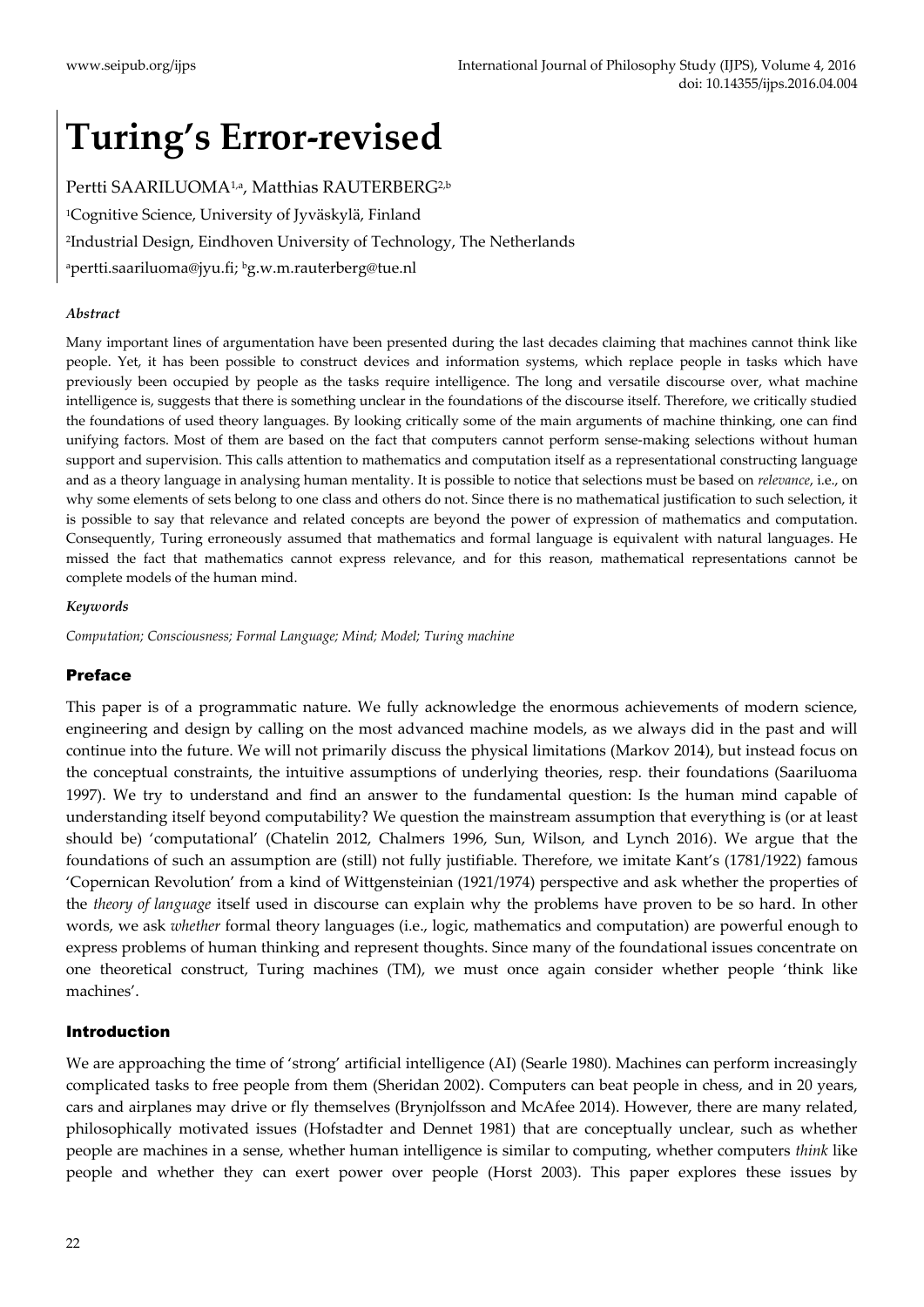

investigating the intuitive assumptions and tacit limitations underlying the crucial concepts (Saariluoma 1997).

FIGURE 1. MACHINE METAPHOR TO DESCRIBE THE HUMAN MIND [ADAPTED FROM (LIGHTSPRING 2014)]

<span id="page-1-0"></span>For a long time, already the most advanced machine model was used to capture and describe the most recent understanding of the human mind. After the mechanical watch was invented, the human mind was described as a complex mechanical machine (see [FIGURE 1\)](#page-1-0). Since the mid of last century, the computer took over as the dominant metaphor. Probably the idea of quantum effects based on entanglement will be used in the near future (Rauterberg 2008).

During the last century, Alan Turing created the hypothetical Turing Machine (TM). In 1936, he constructed to model how mathematicians think (Turing 1948/1996). The TM has a read-write head and an infinitely long squared tape. Each square can contain symbols '0' or '1'. The head can move one step to the left or right, and it can rewrite or leave the symbol as it is on the square when it is scanning. The head moves following pre-established transition rules that determine what the system does next. If there is no applicable rule, the system stops (Monk 1976)*.*

Turing (1936) assumed that the TM models the thinking of a mathematician, and generalized the idea to all human thinking (Turing 1950).The symbols in machines could be organized into 'states of mind' and manipulated using a finite set of well-defined operations. Thus, Turing (1950) understood human thinking as a rule defined by the manipulation of symbols. The TM is familiar to most cognitive scientists. It is the basic notion behind computer science, the philosophy of computing, AI and modern cognitive science.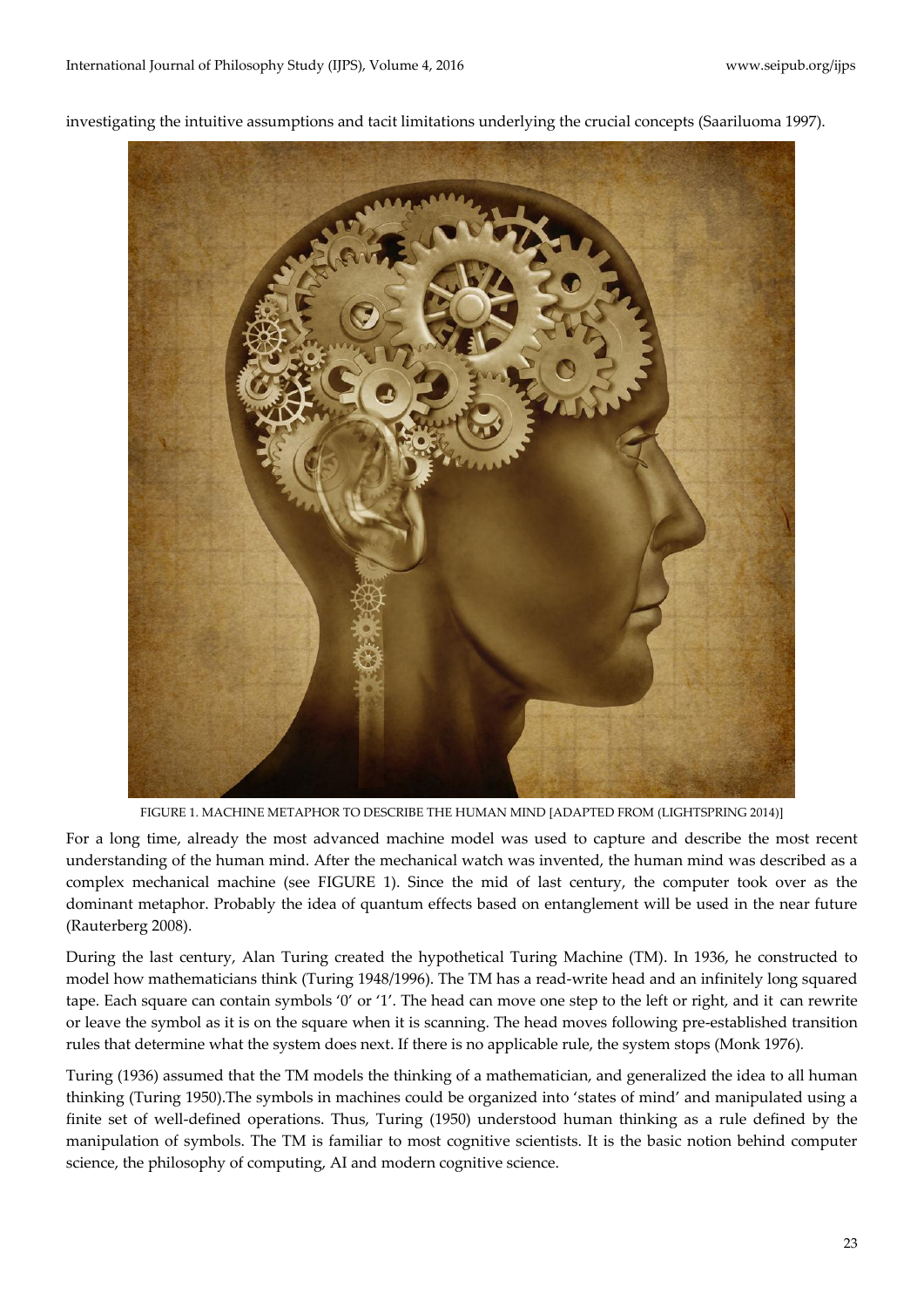Turing (1936, 1948/1996) showed that the machine can do all of the (Turing computable) computations, and thus it can model the 'thinking of the mathematician', called the Hilbert program (Hilbert 1917). The thought process proceeds as follows. The machine is in an initial state, and then it scans a symbol and responds to it using a relevant transition rule. Consequently, the machine moves to another state. Again, it scans the symbol and applies to the next state. This process continues until the machine has either reached a satisfactory end state or has no more rules to apply*.* The transition functions and symbol patterns on the tape form a complete representation of the action. For example, symbols on the tape can represent a chess position, while transition functions are chess moves representing possible actions. The crucial property of a TM is, thus, that it seems to represent reality in some sense like human thinking. All of the directions seem to link to the idea that human information processing is in some sense similar to that of computers, but one cannot claim to have definitively determined whether machines think like people (Toni et al. 2007). Nevertheless, the discussion illustrates that there are different ways to develop the idea of an intelligent and thinking computer, i.e., a computational theory of the mind and beyond (Froese and Ziemke 2009, Horst 2003, Siegelmann 1995, Aarts et al. 2006, Nelson 1969).

In the field of the philosophy of the mind, important theoretical constructs include the computational theory of the mind (Putman 1964)and the representational theory of the mind (Fodor 1987, 1983). These ways of thinking perceive mentality as computation: i.e., they assume that the operation of the human mind can be expressed in terms of computing. Consequently, the TM models what the mind does. It is still open to debate whether the TM is a good model of the mind, and whether it really expresses all aspects of human mentality.

In any case, the TM is in many senses at the centre of the discussion about whether machines think and are intelligent in the same way as people. The TM is the core concept of modern computing and the basic model of computational thinking (Aho 2012, Wing 2006). It is also the first mathematically sound formal model to address human thinking (Turing 1950). This notion also embodies the concept of thinking as an algorithmic process, which uses a finite and definite set of operations or steps to lead from an initial state to a goal state. This notion is considered to be independent of the underlying computational power. The TM was central to developing modern cognitive psychology, which assumed that external human behaviour could be explained in terms of internal states (Neisser 1967/2014, Newell, Shaw, and Simon 1958, Simon and Newell 1956). It also inspired other cognitive research fields such as transformation grammar in linguistics (Chomsky 1957/2002, 1965/2014), cognitive neuroscience (Churchland and Sejnowski 1992) (Kosslyn and Andersen 1992), cognitive anthropology (D'Andrade 1995), psychology (Gigerenzer 2004), sociology (Luhmann 1984), art research (Nakatsu et al. 2015) and design thinking (Dorst 2011). In cognitive science, the TM has been central to discussions of the nature of human thinking (Newell and Simon 1972, 1976, Penrose 1999). Thus, the TM (and its many derivative concepts) has been the main conceptual tool in modern attempts to replace people with machines in performing certain tasks (Brynjolfsson and McAfee 2014).Turing was also able to develop a number of important solutions such as 'problem solving' as searching in a multi-dimensional state space (Newell and Simon 1972) and learning machines (Nilsson 1965), which showed that machines can carry out human-like intellectual tasks (Copeland and Proudfoot 1996). Later these findings led to important insights into machine learning, machine linguistics, logic computing and neural networks (Russell and Norvig 1995).

Nevertheless, it has been very hard to believe that machines *think* like people; the thesis of machine thinking has attracted several critiques from the very beginning (Dreyfus 1972, 1992) (Gunderson 1964) (Putnam 1964) (Searle 1990) (Wittgenstein 1953/1967). Many researchers did not and do not still accept the idea that machine information processing was an accurate model of human thinking. Yet we can ask: how are machines different from people?

At the same time, practical life has proceeded in its own ways. Much of modern human work is based on human intelligence, which is in turn based on the idea of the computational rationality of the human mind. Automation has changed industry in many ways as machines have replaced people in many routine tasks. Yet people still carry out apparently simple looking tasks because it has not been possible to build machines to do them. Thus, one of the most important developments in modern society is to construct technologies that can perform such tasks. Nevertheless, in order to design more intelligent machines, it is essential to clearly understand the similarities and differences between human and machine intelligence and thinking. The machine intelligence discussion has been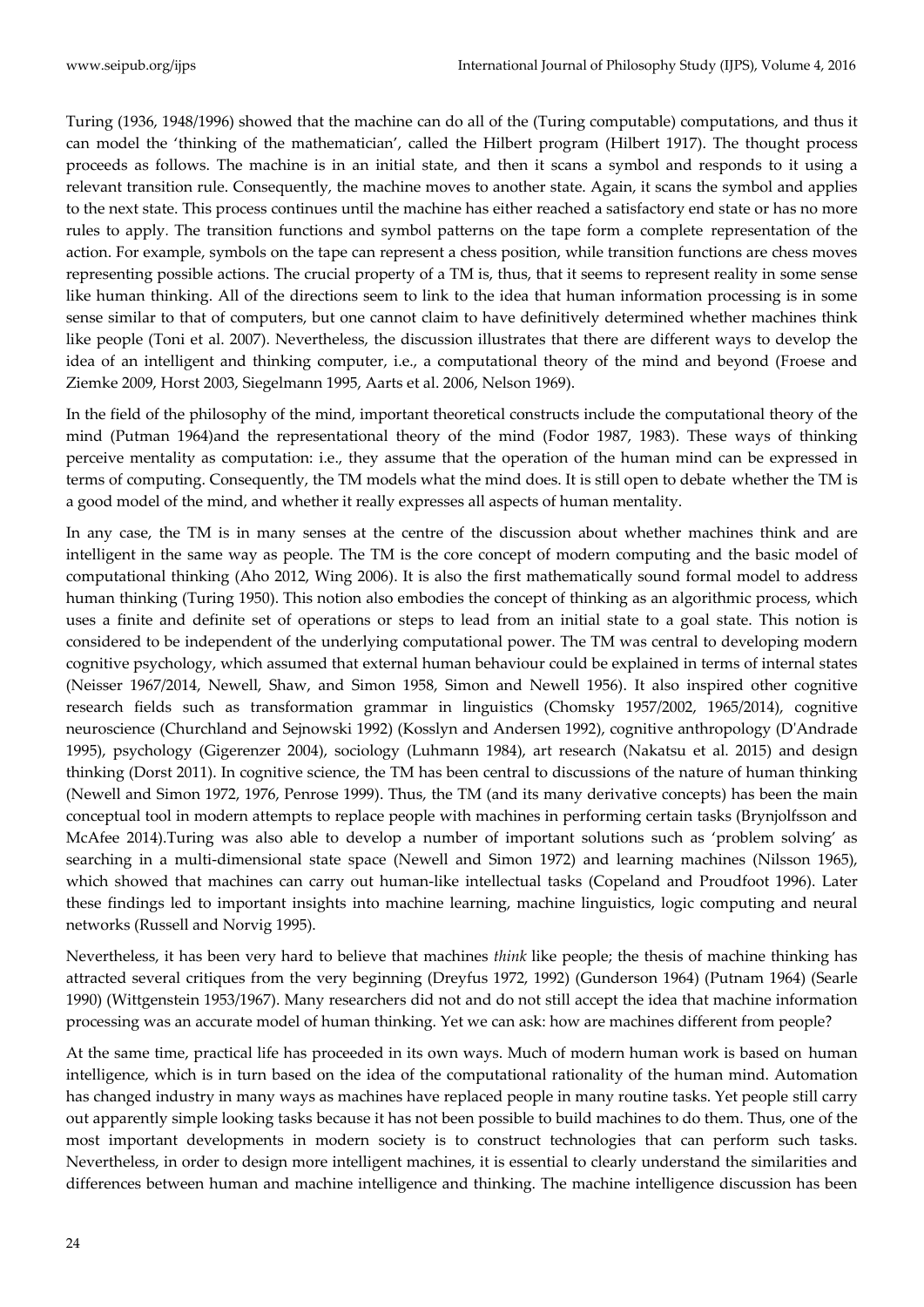ongoing for many decades (Michalski, Carbonell, and Mitchell 1984, Copeland, Posy, and Shagrir 2013, Megill, Melvin, and Beal 2014); the issues must somehow be conceptually blurred (Brooks et al. 2012). The problem is how and why – and, of course, how the discourse could (and should) be resolved. To understand whether machines 'can think like people', the notion of TM must be subjected to critical conceptual analysis focusing on their foundations' (Saariluoma 1997, Saariluoma and Rauterberg 2015).

To do so, we adopt a new approach to the problem. We analyse the origins of the dispute by asking why it is still alive, and what makes it so difficult to determine (1) whether people think like machines and (2) whether human thinking can be used to model the mind. This kind of analysis, which aims to clarify scientific thinking, can be called foundational analysis (Saariluoma 1997). Here, we focus on one critical issue: what can be expressed by formal concepts; computational thinking is based on the assumption that formal models can express everything that human thinking can contain. We turn our attention from the ontology of computational models and human thinking to ask what kinds of language we use to analyse human thoughts when we use TMs and other formal constructions to analyse human thinking.

## Turing's Test

 $\overline{a}$ 

The debate over whether people think like computers was mainly intuitive and metaphorical. Therefore, it became important to find a critical model with which to test whether it makes sense to argue that people think like (and are intelligent in similar sense as) computers. To determine whether machines can think like people, Turing designed his famous test, which is likely the best-known thought experiment in AI (Besold 2013, Saygin, Cicekli, and Akman 2000, French 2012, Weinert 2014, You 2015); much of the man–machine dispute revolves around it.

## *Main Purpose of Turing's Test*

The goal of Turing's Test (TT) (Turing 1950) is to determine whether machines can think (or, as the question is often expressed, whether machines are intelligent). The TT is an imitation game (Warwick and Shah 2014). It is assumed that there is an opaque screen. On one side of the screen, an interrogator asks questions and assesses the nature of the answers. In the control group, on the other side of the screen, there are two people, A and B, who answer the questions. The interrogator must guess who has given the answer. In the experimental group, B is replaced by a machine (computer) and again, the interrogator must decide whether the human or the machine answered the questions. A teletypewriter was used to eliminate the problems caused by the quality of the voice communication (Turing 1950). Turing argued that if machines can imitate human thinking sufficiently perfect, then they are intelligent.

Thus, Turing's imitation game provides an explicit way to compare human and machine behaviours in intelligent tasks by abstracting from the physical embodiment (Pfeifer and Scheier 2001). Since discussion of the intelligence of machines underpins much of modern cognitive science, psychology and philosophy of the mind – and is also essential in developing AI robots and autonomous systems – it makes sense to consider the true value of the TT (Boden 1977). The decisive criterion in these experiments is the interrogator's capacity to determine whether a human or machine provided the answer. If the interrogator cannot do this above chance level, then the machine has passed the test and proven that machines can think, as they can perform human tasks in a way that it is indistinguishable from human performance by a competent observer.

It is obvious that the TT is a particularly clever idea, but in what way exactly? Generations of renowned researchers have considered all aspects of the test (Besold 2013, You 2015). The test was an innovation intended to justify Turing's computational theory of the mind (Turing 1936, 1950), but it was criticized even before its publication – and even before the presentation of the TM (Wittgenstein 1935/1958, Shanker 2002). 1

Since the TT was published, it has been discussed by many notable researchers such as Newell and Simon (1959, 1972), Dreyfus (1972), Dennett (1998) and Searle (1980) who have ended to precisely opposite positions. Therefore, it is unsurprising that the test is still considered somewhat elusive (Saariluoma and Rauterberg 2015). On the one

<sup>1</sup> Wittgenstein's *The Blue and Brown Books* were finished between 1933 and 1935, before Turing's 1936 paper.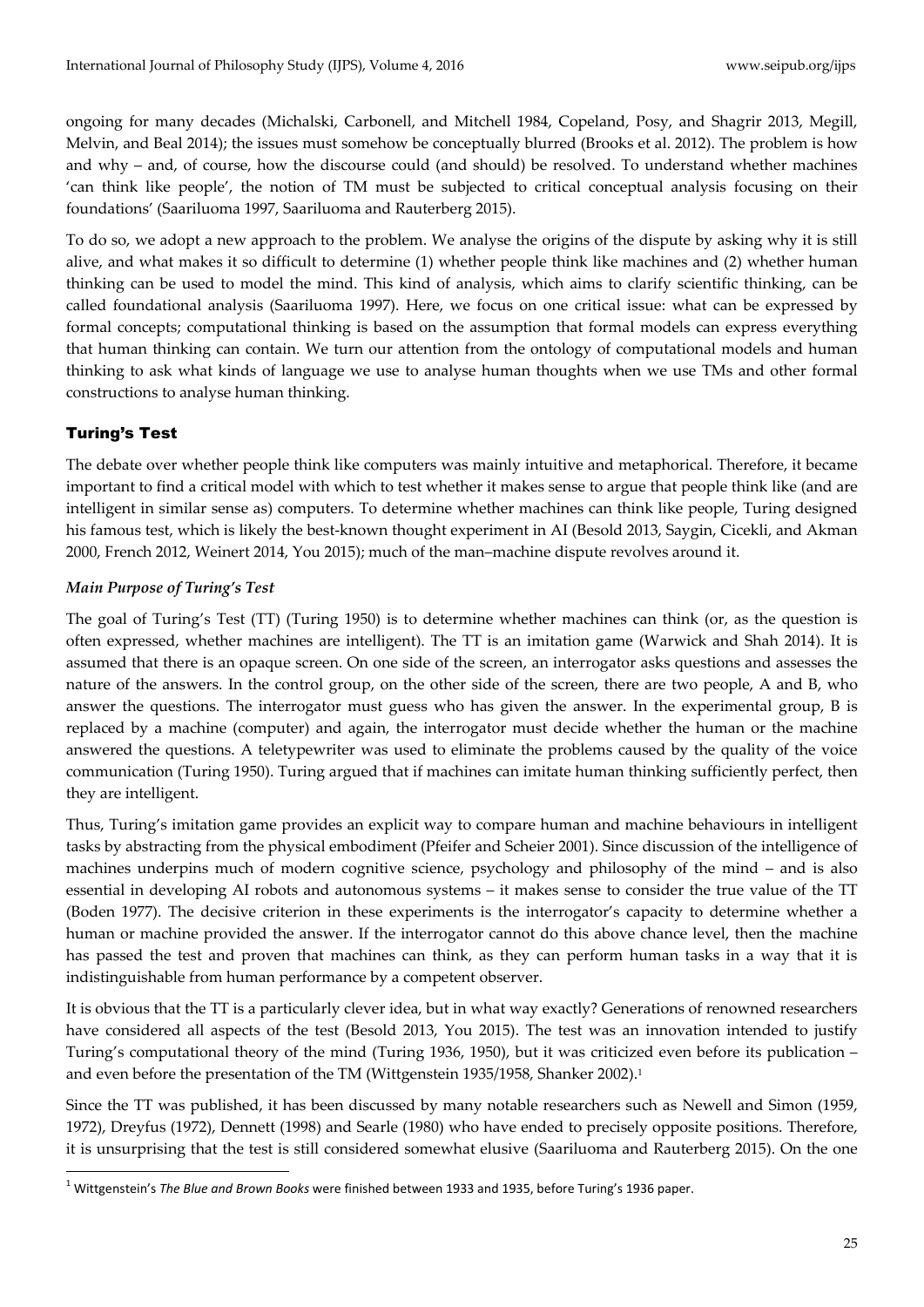hand, it is easy to identify machines that can beat people in their particular fields, for example, chess machines and pocket calculators. On the other hand, no general man-like computer Leviathan exists (Dretske 2013) (Dreyfus 1992) (Searle 1990). Therefore, the conceptual analysis of the foundations of TM must be extended to TT. In this way, it would be possible to reach conceptual clarity around all computational thinking (Saariluoma 1997). In order to analyse the conceptual properties of TT, it is first worth considering some of the major critical arguments against the idea that machines can be engaged in human thinking, or that computational machines can implement all human information processes (Rauterberg 2008, Robinson 1998).

## *The Problem with Turing's Test*

Turing's original paper specified that he meant to apply the test to decide – either in particular cases or generally – whether machines can be as intelligent as people. For machines to be generally as intelligent as people, they must be able to take care of any imaginable action as efficiently as human beings. Thus, they would be considered as a *universal or all-purpose TM.* For example, Deep Blue, when it beats Kasparov in chess, it has proved to pass a specific TT, but of course its victory did not mean that TMs could be better than people at managing a multinational company. Thus, the difference between specific and universal TT is very clear. It will be possible to say that computers think like people only if an all-purpose TM can be developed.

Another important confusion in Turing's test was due to the era in which he worked. Psychology was then behaviourist, which meant that psychologists were interested in finding laws to describe how external stimuli led to external responses (Watson 1914). Presumably for this reason, Turing (1950) did not pay attention to internal machine processes that produce human-like external behaviours. Thus, Deep Blue had little in common with people. It searched for hundreds of thousands of positions in a second, while people normally study approximately 50 positions in ten minutes (De Groot 1965) (Saariluoma 1995). Thus, despite the similarities in external behaviours, the internal processes are very different.

Of course, the goal of most machines is to be *more effective than* people. It would not make sense for an excavator to be as effective as a man with a spade. This is why the TT is a very practical conceptual tool with which to assess whether technologies perform better than people, i.e., whether they take care of the things that they should take care of (Saariluoma and Rauterberg 2015). Well-performing machines do not need to have anything to do with human intelligence. They just take care of data processes that were previously only possible for people. Consequently, the TT only explores whether special purpose machines can do what people do, and in this it is a vital conceptual tool. It is important to note here that the TT is an empirical test: whether a chess machine is as good as a world champion is an empirical question.

## Critiques of Machine Thinking

The idea of the human as a computing machine has raised a number of critical counterarguments, which are important in analysing the scope and limitations of computational thinking (Leibniz 1714/1969). Turing (1950) addressed the main critiques of the time when presenting his thought experiment. First we discuss the Gödel critique (Lucas 1961), as it forms the foundation of most of the other critiques.

#### *Gödel's Critique*

In the 1930s, distinguished scholars such as David Hilbert, Alan Turing, Kurt Gödel, Alonzo Church and others conducted fundamental work in mathematics that established the theoretical foundations of computability. Their work provides precise characterizations of effective and algorithmic computability, and can be seen as providing deep insights into the foundations of mathematics and calculability. Above all, it implicitly seeks the limits of mathematical concepts and mathematics as a representational language. In an unpublished manuscript, Turing (1948/1996, p. 256) wrote: 'By Gödel's famous theorem, or some similar argument, one can show that however the machine is constructed there are bound to be cases where the machine fails to give an answer, but a mathematician would be able to. On the other hand, the machine has certain advantages over the mathematician.' These advantages are still seen as the deterministic nature of such machines: with the same input, the calculations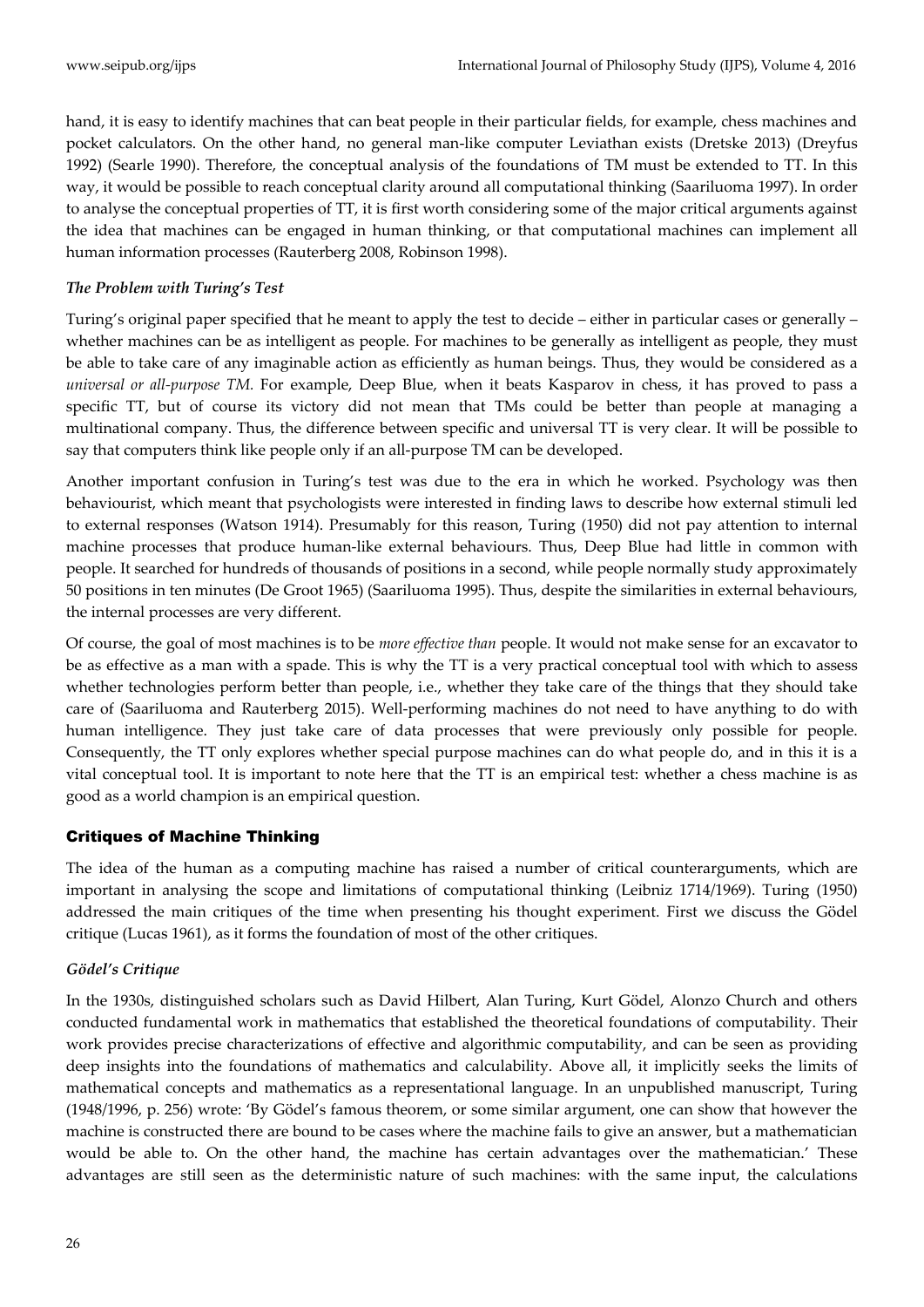produce exactly the same output. Mathematicians dream of a formal system that always provides the correct answer, is absolutely reliable and will not suffer from a 'mechanical breakdown' (Copeland, Posy, and Shagrir 2013, Megill, Melvin, and Beal 2014). Even Gödel (1961/1995, p. 377) was convinced that:

'[M]athematics, by its nature as an *a priori science*, always has, in and of itself, an inclination toward the right, and, for this reason, has long withstood the spirit of the time [Zeitgeist] that has ruled since the Renaissance; i.e., the empiricist theory of mathematics, such as the one set forth by Mill, did not find much support. Indeed, mathematics has evolved into ever higher abstractions, away from matter and to ever greater clarity in its foundations (e.g., by [giving] an exact foundation of the infinitesimal calculus [and] the complex numbers) thus, away from scepticism.'

This conviction is based on the belief that such a super rationality is achievable and desirable. Furthermore, Gödel was also convinced that mathematicians, as human beings, are capable of this objective based on the *unlimited power* of the human mind.

Since Gödel started to challenge Turing's argument that 'machines can think' (Turing 1950), the whole debate has concentrated on the question of whether a TM is an adequate model of the human mind. The concept was first stated by Turing (1936), and can be summarized as follows: any formalizing process can be reproduced by a machine capable of performing an ordered series of operations on a finite number of symbols. Gödel (1972/1990, p. 306) wrote:

'Turing in his 1936-1937 paper, (latter part page 250), gives an argument which is supposed to show that mental procedures cannot go beyond mechanical procedures. However, this argument is inconclusive. These problems are serious as Turing disregards completely the fact that mind, in its use, is not static, but constantly developing, i.e., that we understand abstract terms more and more precisely as we go on using them, and that more and more abstract terms enter the sphere of our understanding.'

This quote demonstrates that Gödel considered the human mind to be bigger than any possible machines due to its constant but irreversible changes (Shotter 1974, Rauterberg 2013). His main argument is his understanding that the human mind is irreversibly changing and must be therefore open and very likely unlimited. Gödel's crucial finding was that there are obviously true theorems in any formal system that cannot be proven within the system they come from (Gödel 1931). This means that the language of proof cannot *express* all possible theorems. To do so, one would need to construct a new language.

Indeed, in constructing a special TM, people have to select the appropriate axioms and transformation rules to reach the goal. This thinking is beyond the abilities of any TM. Megill, Melvin and Beal (2014, p. 82) are still trying to argue against this position by assuming that 'the set of mathematical truths that humans know at any given moment' is finite, which Gödel never considered relevant. Gödel published little, but what he did publish still holds, particularly the two incompleteness theorems (Hodges 1998).

Does Gödel's idea make any sense? It is possible to construct a proof of any theorem, but not a system that can prove *all* theorems. It is thus possible to write a simulation model for any human thought, but not for *all* possible human thoughts. If we assume that all real numbers belong to set of human thoughts, it is possible to develop an algorithm that calculates this real number or human thought. It is possible to ascribe a value to pi or the biggest prime so far, but finite machines cannot calculate the accurate value of pi or the biggest of all primes. This means that a TM should decide what is a good enough value or contents for these numbers or human thoughts. Evidently, defining 'good enough' is beyond mathematical thinking. This conclusion means that we have at least two human (mathematical) thoughts that go beyond the capacity of any TM. Only people can solve these problems.

Of course, it is possible for humans to say that defining pi with 143 decimals is good enough, and that 145 decimals are not necessary. No machine can set this problem, as the idea of 'the right value of pi' is not expressible in any formal system. The language of the mathematics of formal logic is not powerful enough to express such problems. They can be discussed only in terms of natural language. Additionally, there are also many thoughts that are not mathematical at all.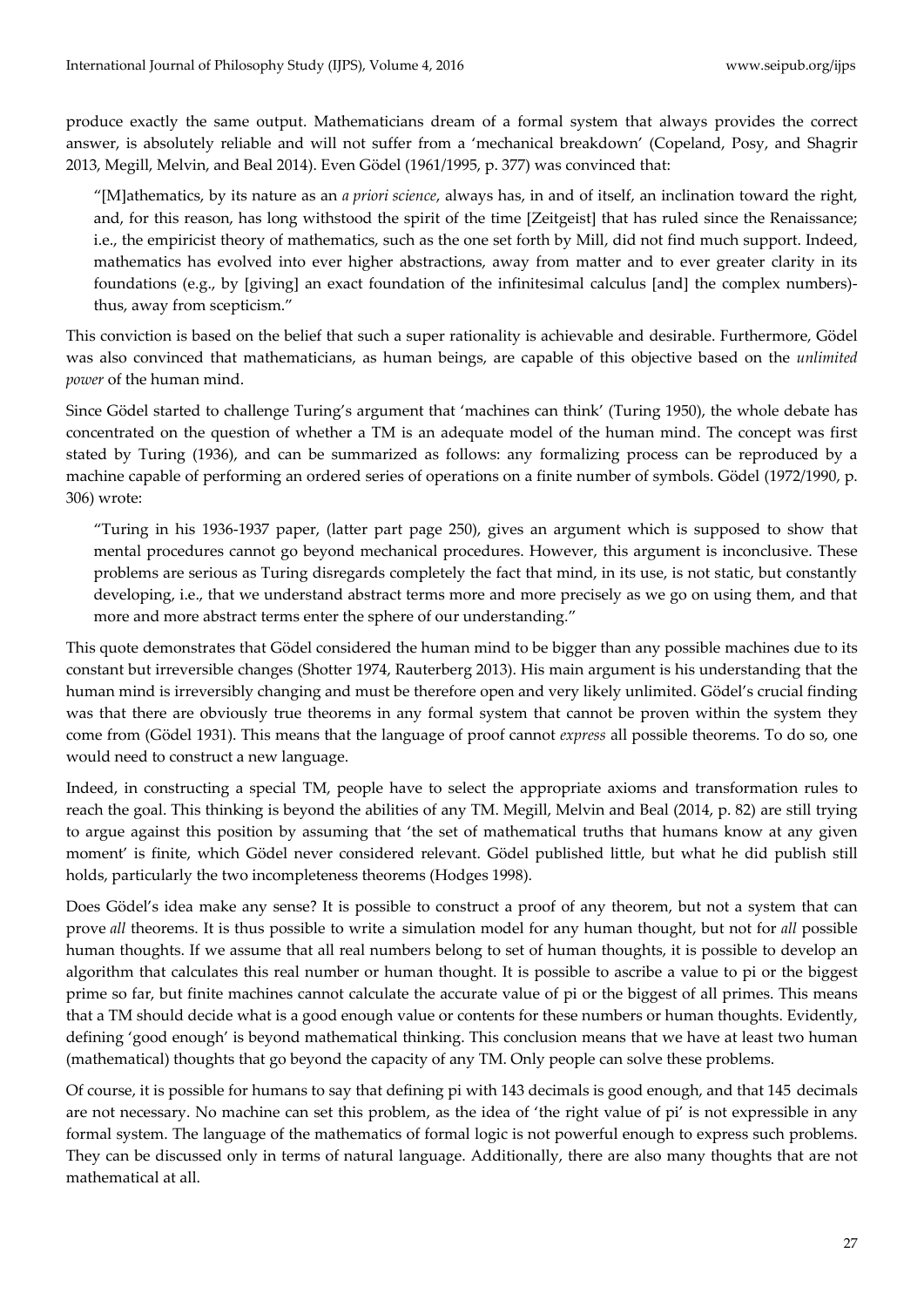## *Informality of Behaviour*

The final conclusion of Gödel's critique makes some essential critiques of machine thinking understandable. A point that is close to Gödel's problem is Turing's 'informality of behaviour argument' (Turing 1950, p. 452). The core of this argument is that there are no rules that can mechanically explain all human behaviour and thinking. People may stop when they see a green light, but they also may not. They may change their behaviour. Thus, human behaviour cannot be fully determined by a fixed and finite set of rules in the way that machine behaviour can. The argument is linked to, though not the same as, the *Robots dilemma* (Pylyshyn 1987, Ford and Pylylshyn 1996), which holds that any change in an environment requires a change in the system of rules a robot uses. Another closely linked problem is the *frame problem*, which refers to the fact that the actions of robots change the environment and thus make it fluent (Hayes 1973). Some actions do not change any essential environmental properties, while others do. Therefore, the set of rules that controls the behaviour of the robots should be constantly updated.

The core of all these discussion is the *rules* that control the behaviour of machines and minds. One should know when a rule should be applied, and when it should not. It is essential to ask whether the existing set of rules is sufficient to always direct the behaviour (or thinking) of the machine in an efficient manner. Informality and rule system arguments have two practical consequences that have long been well known in both AI and cognitive simulation: exponential growth and conflict resolution. Exponential growth refers to the fact that the size of search systems tends to grow exponentially (Minsky 1961). Conflict simulation refers to the problem that in rule-based systems, more than one rule can often be applied in a decision situation. Rule systems thus have the problem of finding the best applicable rule – a *rule application problem* (Dreyfus 1972). So any rule-based system that solves tasks relevant for thinking seems to have problems applying rules and generating new rules when necessary. This means that, again, the problem of selection seems to be outside machine thinking. Machines cannot tell us what the sense-making rules are. Gödel proved that this is the case with any axiomatic formalism. Humans can intentionally (or even un-intentionally) break such rules (Dahling et al. 2012). Sometimes we are even encouraged to break rules to move forward. We break the rules, if we see it important or relevant. For people, rules of thought and action are no mechanical and fixed regulators, but regularities we follow flexibly (Buanes and Jentoft 2009).

#### *Lady Lovelace's Argument*

Wittgenstein (1935/1958) often emphasized that people not only *see* things; they 'see them as something'. This problem of 'seeing as' is deeply related to any consideration of whether machines can think (Wittgenstein 1935/1958). The first critical argument following from 'seeing as' was undoubtedly presented by Lady Lovelace (Turing 1950). Her argument was focused on Babbage's analytical engine, which was one of the first versions of a 'thinking' machine. She claimed that such engines could not initiate anything, especially anything new. Turing (1950) could not accept this argument, but did not present very convincing counterarguments. If her critique means that modern computers cannot randomly generate anything, it is not correct: computer programs can generate many things; the problem is whether the things they 'initiate' make any sense. Thus, we reformulate the requirement to mean 'anything that makes sense'.

Computers can generate a huge amount of results, but they cannot really determine what makes sense. An old British Museum algorithm suggested that ten apes with mechanical typewriters could eventually generate Shakespeare's collected works (Newell, Shaw, and Simon 1958). The problem is that they do not know where to stop, and in this sense they cannot even *start* the process. They should be able to re-create the works from among all other possible alternatives in order to be able to initiate and finalize the solutions. As is normal in creativity research, we interpret Lady Lovelace's argument to mean that she supposed the outcome of initiation would be something *essential and meaningful*.

To be able to initiate something, one must be able to define the goal and how to achieve it (i.e., the actions that lead from the initial state to the selected goal state). This is possible only if one is able to separate the required path of concepts from ones that are not required. One must be able to separate the goal-congruent and non-congruent aspects of the environment. The machine should thus be able to set a goal and the congruent activities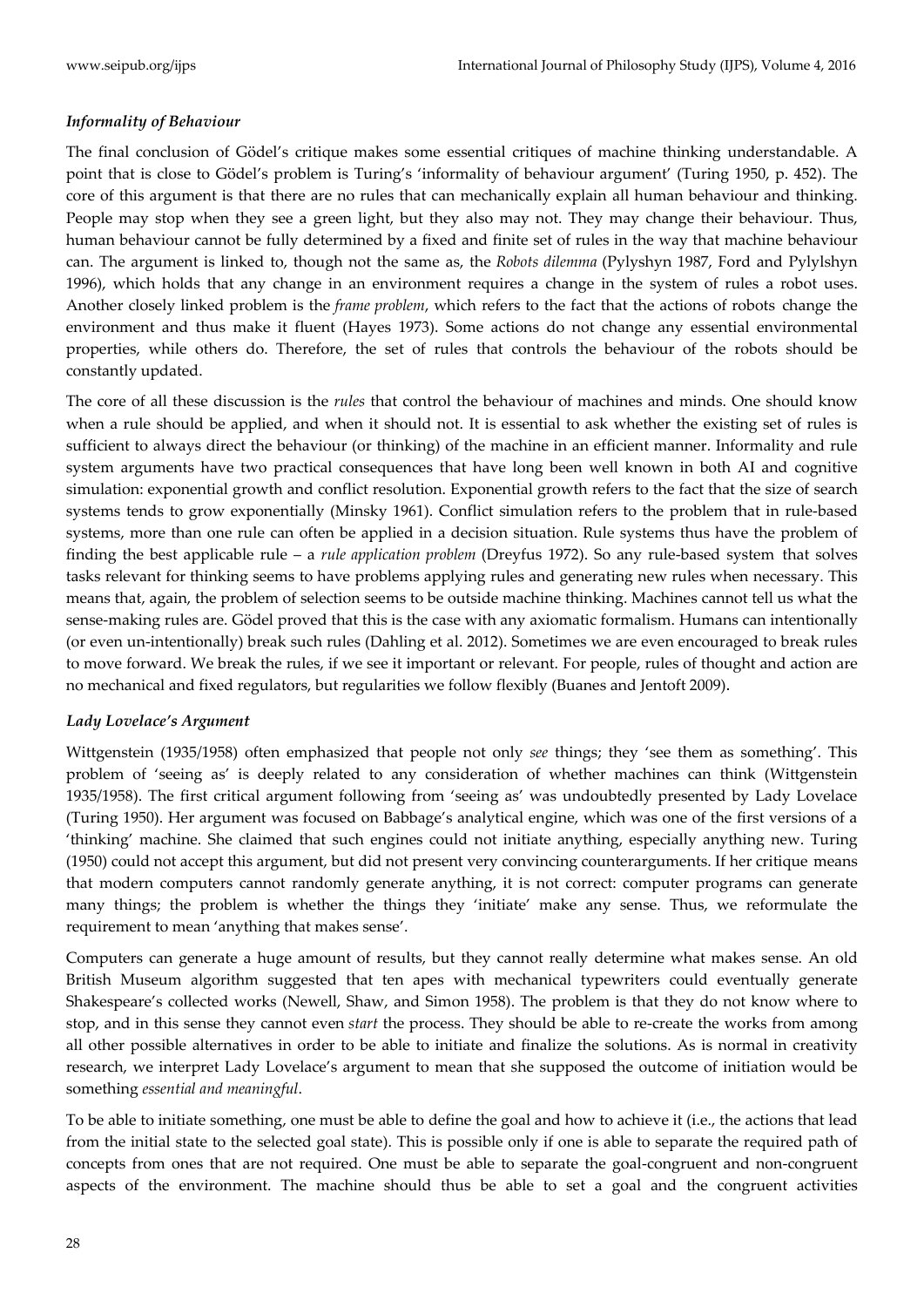independently of its creator.

Setting the goal and generating goal-congruent activities can be called intentionality; actions generated in this way can be called intentions (Fishbein and Ajzen 1975, Bratman 1987). Initiating things, 'seeing as', selecting the goals and congruent actions, and acting following the generated representation are necessary goals to form a cluster of integrated activities, which seems to be very difficult for machines to achieve. For people, the actions of this cluster are a normal part of life. As for this cluster, counterarguments belongs the argument that computers, in contrast to people, lack 'free will'. Computers are determined by mechanical processes, and thus they cannot choose their own goals or make real choices. 'Free will' is only possible if one can set one's goals and intentions freely. One can thus select between one's deeds and initiate deeds at will. Initiating deeds and goals, and selecting between courses of action, is in some sense a sign of free will.

Of course, it is, to some degree, debatable whether people have free will or whether it is only an illusion (Libet, Freeman, and Sutherland 2000) caused by an inability to know the true mechanisms behind one's deed, as Leibniz (1714/1969) claimed. Nevertheless, it is evident that the human ability to make 'freely willed' choices is different from that of machines. Humans can set goals and meet them. They can (and do) initiate deeds. But computing machines must always eventually be activated and controlled by people. Humans must still define the sensemaking goals and thus perform the selections. Thus, Lady Lovelace's argument is deeply connected to the notion of sense-making selection (Louis 1980, Schoenfeld 1992, Kurtz and Snowden 2003).

## Consciousness

It is not well known that Ludwig Wittgenstein (1953/1967, 1921/1974) was an opponent of machine thinking. However, he was perhaps the first to pay attention to the problems of using machines as models of human thought. He knew Turing well, and was familiar with his ideas (Monk 1990, Shanker 2002), and was thus well informed about the human dimensions of TMs. Wittgenstein's early work on logic preceded Turing's thinking, as he argued that logic defines the *apriori* limits of human thinking (Wittgenstein 1921/1974). Nevertheless, Wittgenstein (1935/1958, 1939/1975) put forward a number of critiques of Turing's idea that people are computers. For example, people feel pain, while machines do not (Wittgenstein 1937/1976). This apparently almost trivial remark touches on three aspects of the man–machine dispute. First, machines (either symbolic or mechanical) have no biological sensitivity to pain in the same sense that people have. Second, machines do not have emotions like people; and third, they cannot be conscious of pain. It is perhaps best to begin with the last aspect of Wittgenstein's. His conclusion was straightforward: machines cannot be thinking creatures (Wittgenstein 1953/1967, Nyíri 1989).

The pain argument makes sense only if one is conscious of pain. This is why we also have to consider the consciousness problem, of which Turing was very much aware. Of course, many other theorists have since thought about the problems of consciousness (Dreyfus 1992, French 1989, Koch and Tononi 2011). Turing (1950) simply bypasses the phenomenal aspects of experience in his argumentation and points out that TMs can behave as if they were conscious. For example, they can write sonnets. One important tacit assumption behind this argument over consciousness is that the phenomenon is seen as a single and un-analysable whole. Indeed, we do not have one single conceptual framework with which to investigate consciousness (Tononi and Koch 2015). Therefore, it may be easily misleading how the problem of consciousness should be dealt with in a theoretical discussion about the issues of thinking computers (Floridi 2005). Instead of directly discussing the hard problem, we can consider the preconditions that make consciousness possible – one of which is to generate sense-making contents for consciousness (Kurtz and Snowden 2003, Schmidt 1990).

In *Minds, Brains and Programs* and elsewhere, John Searle (1980, p. 417, 1990) argues against the thesis that 'computers, given the right programs, can be literally said to understand and have other cognitive states'. Searle clearly does not accept Turing's claim that a computer can think, because thinking (like feeling) presupposes conscious and intentional representations. People know what they think about; they do not merely mechanically process the contents of the information.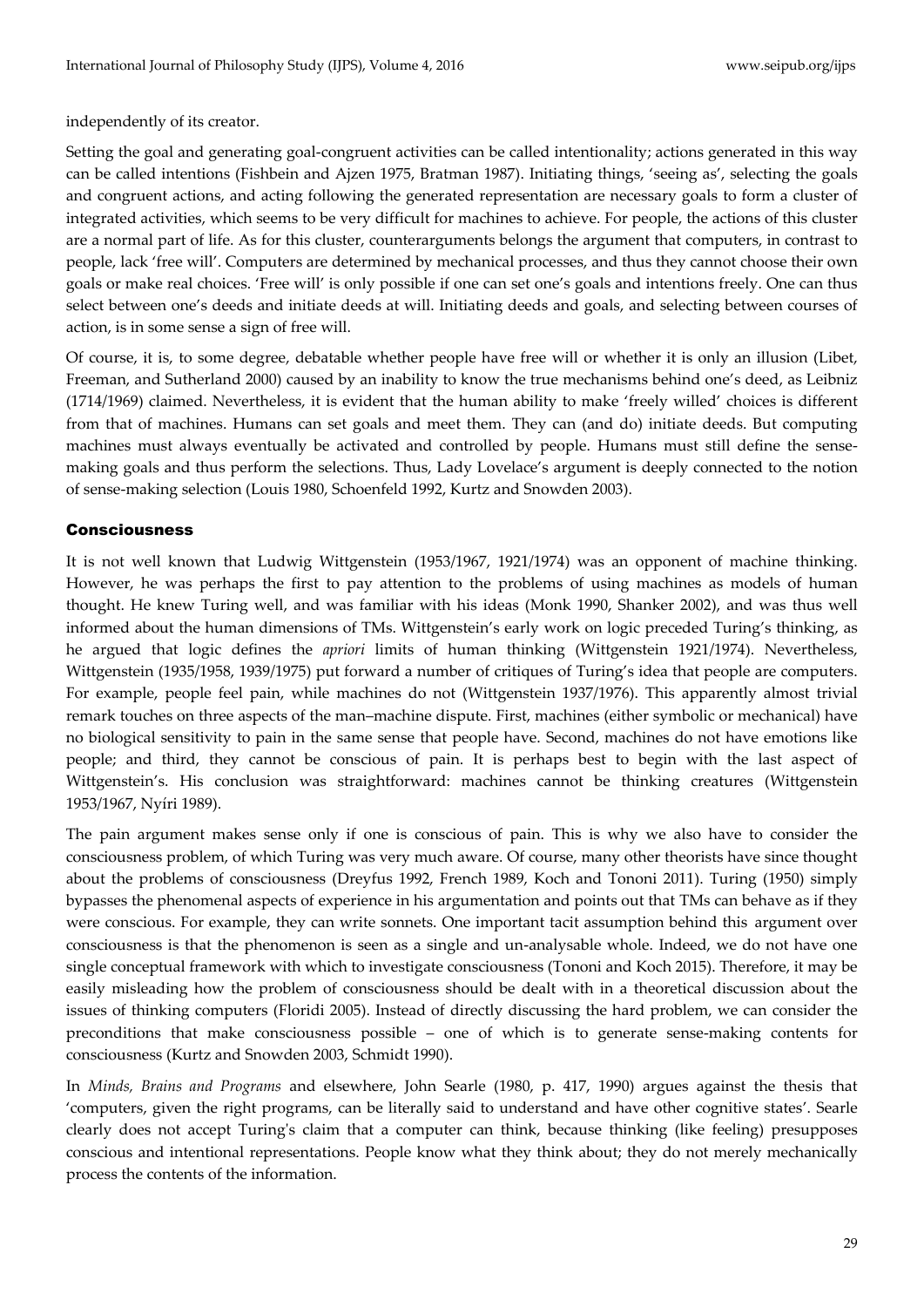Consciousness can be understood by means of unconscious processes (Rauterberg 2008, 2010). Thus, on a biological level, it is possible to block the consciousness of pain by using painkillers. Thus, people have a pain-like state of mind, but no consciousness of it. They could be like zombies and thus equivalent to machines. Machines can process information, but they are not aware of the outcome. When a human chess player stares at a chessboard, she or he may be aware of many possible moves but equally ignorant of many others (Saariluoma 1995, Bilalić and McLeod 2014). One chess player can have a very clear idea about what is a good move, but another may not. Thus, consciousness also requires being able to conceptualize visual information. This dimension of consciousness can be called cognitive consciousness. It can be seen as the capacity to produce mental states that are normally conscious in the human mind.

This theme has been important to many phenomenological-oriented researchers. Dreyfus (1992), for example, argued that machines do not become conscious in same sense as people, but that they can behave externally as if they were conscious (i.e., like a conscious person). Thus, one can ask whether machines have the capacity to generate information states that are typical of human thinking (Buttazzo 2001). This is the point in Turing's argument regarding the consciousness dispute (Turing 1950). There is no doubt that there can be TMs that can compose music or generate poems. However, it is unclear whether they select the axioms as processes that lead to a poem. Can they decide by themselves what, out of all the possible combinations of words, is a good poem, unless people have selected it? This rather pessimistic view of TMs and machine thinking is a consequence of Gödel's argument.

Consciousness introduces an additional aspect to the discourse about how accurately TMs model the human mind. Evidently, people are not conscious of everything they see. For example, doctors and patients interpret X-ray images differently. Patients are mostly not conscious of the kinds of issues that are highly meaningful for doctors. Therefore, it makes sense to ask what someone can be conscious of. Assuming that TMs can be conscious of certain things, one can ask whether there are things they can be unconscious of.

This problem can be turned into the problem that machines cannot be conscious of issues that they cannot represent in their 'minds'. Thus, to answer the main question – whether there are things that machines cannot be conscious of – we have to show that there are things that are representable by people, but not by machines. Fortunately, the world is not in want of such issues.

Good examples are infinity and eternity. People can easily use these concepts, but they are not representable by machines. The problem of how many decimals of pi make sense provides an additional example. Machines can represent the 1567th decimal of pi, which may be very hard for people, but they cannot tell whether its relevance is different from the 1673th decimal. Machines can be told what is relevant, but they cannot determine it for themselves. Two prominent examples from the past can demonstrate this: (1) Deep Blue was the first machine, which defeated a human in chess (Campbell, Hoane, and Hsu 2002); this is a dedicated chess playing machine, which decides for the next move through the implemented algorithms based on the available computational power. (2) Alpha GO beats the most advanced human Go player; the success of this dedicated machine is based on the huge data set making it could act as us for its fully automated training process; the computational power and the high speed created a data set of played Go games that is far above all Go games ever played by all humans at all times (Wang et al. 2016). But does it mean that these two machines can understand the differences between chess and go? No, but people do!

One may remark that chess or go machines think like real human players. There is no way to separate their playing from human players based on the shown behaviour only. This means that these machines pass TT. However, TT is mistaken in two senses. Firstly, it does not consider the process of generating output and thus the way game playing machines 'think' is very different from how human chess players think. The machines generate huge internal search spaces while people perform very selectively. Thus, if there were a 'cognitive TT' (i.e., one which compares the information processing between man and machines), then such programs could not pass. Secondly, programs operate only in well-defined and narrow environments. They do not select the legitimate goals, operators or data elements, but these important pieces of information are given by programmers. Thus, human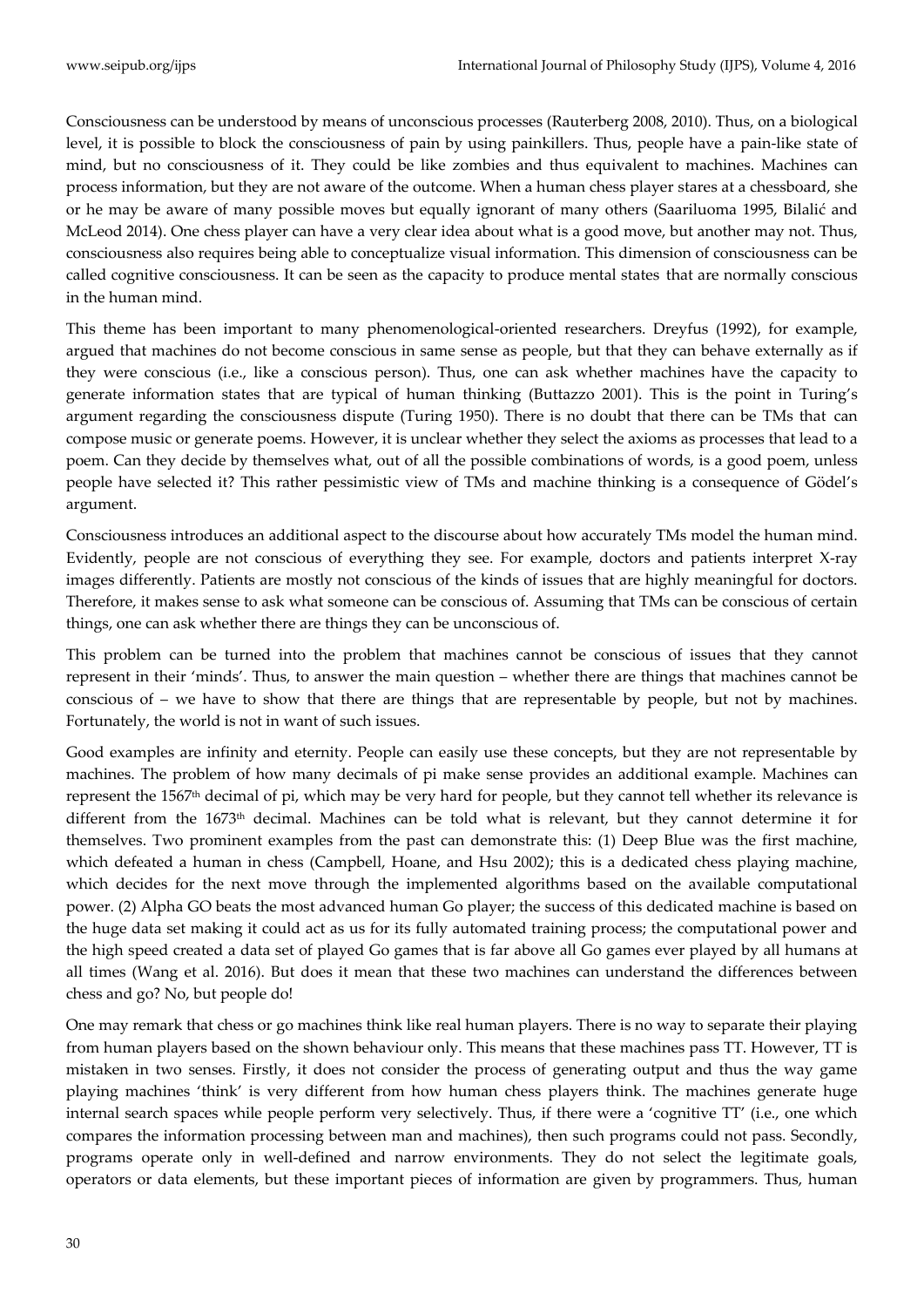thinking surpasses machine thinking in these respects. From this point of view, relevance and relevance-based selectivity is again a result of human thinking only.

#### Representational Relevance Problem

The critiques of machine thinking are not unrelated, though they look at human and machine information processing from different points of view. Machines cannot be conscious: they can show or communicate emotion like expressions, but they do not know what those are. Emotions are central when people define the value of things to them. Therefore, it is understandable that computers cannot initiate things – or, to be precise, they cannot initiate the *right* things. Moreover, without human aid, computers cannot select what is essential. They can apply rules, but they cannot know why they apply these rules, as they do not have goals or intentions. Computers are not able to select their goals, or the rules they follow. Consequently, they are also unable to determine which parts of the environment belong to a meaningful focal area and which do not. All these pieces of knowledge must be programmed and thus defined for computers. In short, one can say that computers have great difficulty in deciding what is *relevant* or *irrelevant* without explicit human supervision. One can call this as the *relevance problem*. Whether the Non-Axiomatic Reasoning System introduced by Xu and Wang (2012) can resolve this issue is unclear.

One must ask what 'relevant' means in this context. Sperber and Wison (1986), who investigated the concept in linguistics, brought this theme to cognitive science. Here, we apply this problem to the TM context. As TMs process symbols and their combination following a set of rules, the notion must be defined in these concepts. Finally, it should also be based on the fundaments of formal systems, which means in set theory. Indeed, taking the notion of set as the basic concept in defining relevance makes sense, because set theoretical concepts underlie the notions of TM.

Sperber and Wilson (1986) suggested that relevance should be discussed in terms of *the principle of relevance*, which separates relevant and irrelevant issues. In the TM context, this would mean a principle of determining which elements in a set of symbols are relevant or irrelevant – for example, which values of pi are relevant. They discussed the need for a principle one could use to divide any set into relevant and irrelevant set members. Without such a principle, they cannot be separated; the relevance principle is not determinable in formal and mathematical concepts – rather, it is a mental concept.

Based on their evolutionary history, humans have this capability to understand *relevance*. Any species' phenotype is based on its genotype, which has evolved over many generations. Each species has a build-in basic set of needs, requirements and desires (NRD) (Salem, Nakatsu, and Rauterberg 2009). Those NRDs are structurally coupled with the living environment, called *autopoiesis* with the understanding of cognition as a biological process (Maturana 1975). Autopoiesis can only take place in the molecular domain of living systems, even when such living systems also exist as organisms in supra-molecular spaces (Maturana Romesin 2002). The NRDs are supposed to guarantee the survival of the offspring, and enable even the phenotype to develop higher needs on top of basic survival needs (Maslow 2013). From beginning of our life, this basic set of inborn NRDs determines, what is relevant and what not, to guide our actions and thinking. This structural coupling becomes reflected in our mental and emotional content structure.

Humans' understanding of *relevance* is grounded in their *biological* existence. The content of humans' mental representations is relevant, but people must always define for technical artefacts (e.g., computers), what is relevant or irrelevant. Even if computers can have internal states, and these internal representations may have their own contents, it is that such content is only relevant or irrelevant with respect to what those computers have to do. The relevance problem, when associated with representations, can be called a *representational relevance problem* (Dreyfus 2007). Representational relevance explains why computers do not have emotions, intentions, goals, selectivity, consciousness or a capacity to initiate actions. People must define these properties for machines in working AI programs. The question remains why *relevance* is such a problem for TMs (Dreyfus and Wrathall 2009).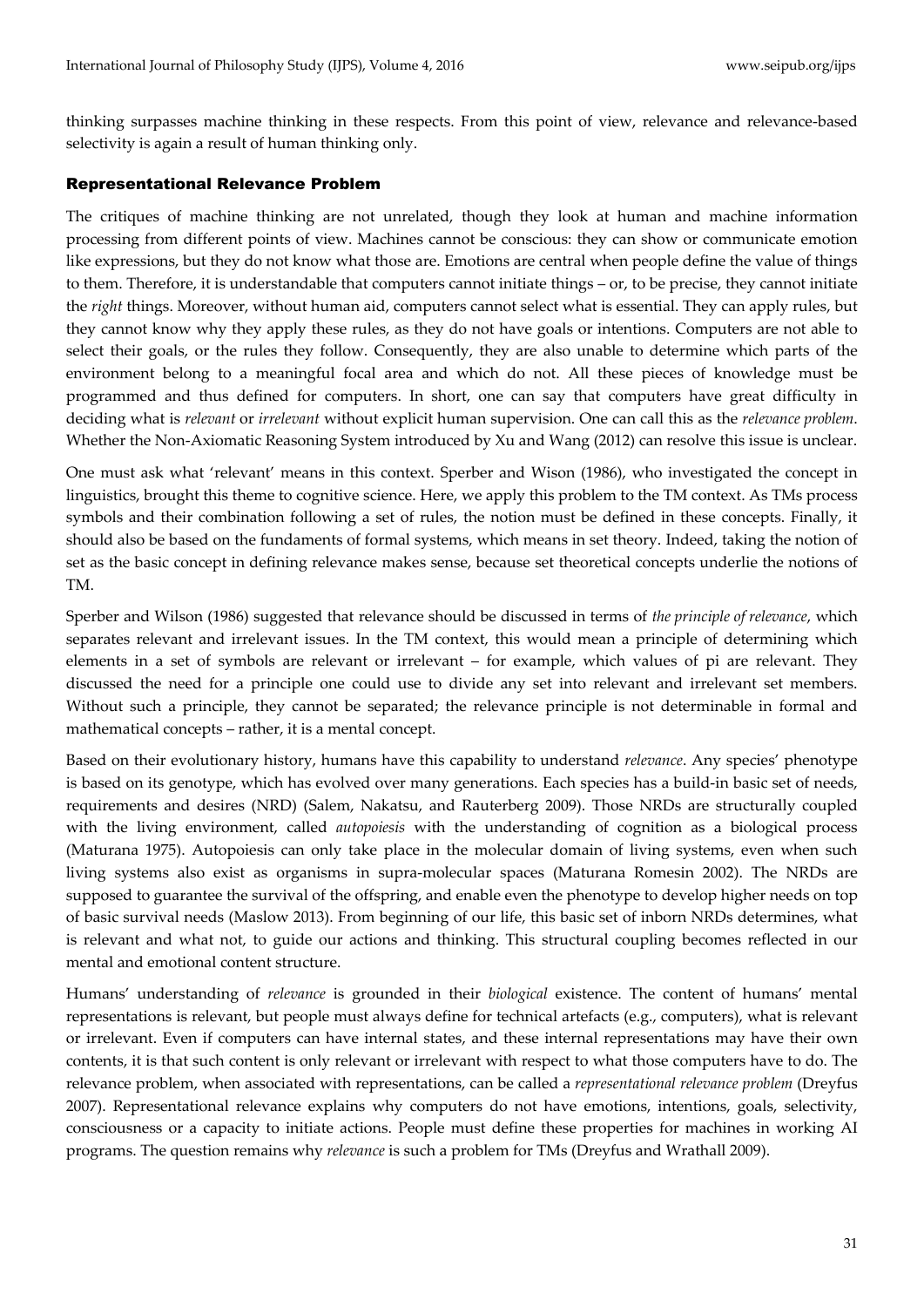## *Power of Expression*

Ludwig Wittgenstein observed that human languages (or the concepts in them) do not form a single whole. Instead, they are formed from an unlimited number of sublanguages that he termed language games. The meanings of terms or symbols are defined in language games, and therefore have meaning only in the context of these games. If a concept does not belong to a language game, it has no real meaning. In *The Blue and Brown Books*, for example, he wrote, 'the trouble is rather that the sentence, 'A machine thinks (perceives, wishes)' seems somehow nonsensical. It is as though we had asked "Has the number 3 a colour"' (Wittgenstein, (1935/1958).

Colour is a meaningless concept in mathematics, and therefore it is odd to say that the number 3 has a colour. Thus, the very question is meaningless in some way, because machines and thinking apparently belong to different language games, and therefore we should get some clarity about the very concepts of thinking and machine. Of course, the colour of a number may make sense, for example, in designing commercial banderols. Scientific theory languages are also language games, and therefore the meanings of terms must be defined in that context (Kurtz and Snowden 2003). However, the example illustrates that it is essential to analyse language, which is used to build mental representations and discuss them. One can call this issue as the problem of theory language, i.e., the problem of what kinds of concepts we should use to represent reality in scientific theories and intelligent machines (Xu and Wang 2012).

Scientific theory languages do not always cover what they should. For example, it is impossible to find a natural number that expresses such issues as the relationship between the side and the diagonal in a square or the value of pi. To represent such entities, it is essential to use real numbers. Similarly, in behaviourist psychology, it is not possible to consider the properties of human memory or mental images, as they are more than simply stimulus– response concepts. Finally, if we had restricted ourselves to Dalton's concept of the atom, modern nanophysics would also have been impossible. In science, progress is always about finding new concepts and exceeding the limitations of old ones (Bunge 1967, Kuhn 1962, Saariluoma 1997).

In essence, the *power of expression* is a notion that describes the scope and limits of a scientific theory language and its conceptual system (Bloom 1995). Thus, the power of expression defines and expresses what can be thought when a particular theory language is used. This notion can thus be applied to analyse the limits of formal computational languages. It also enables us to ask questions about the limits of computational concepts and therefore the real meaning of TT. TMs claim to be models of human thinking. As process models, they also have the capacity to perform tasks. Their performance naturally depends on how good the models of the constructed machines are(Simon and Newell 1956), which in turn is based on how well they can solve the representational relevance problem. The better they are at behaving like people, the more relevant their representations are, and the better they can perform the task. However, the level of their performance depends on the quality of their representations. Since TMs are constructed using mathematical theory language, it makes sense to discover the limits of mathematical language games in modelling thinking. One can also formulate these problems differently and ask how well mathematical theory language can represent human thinking (Brooks 1991). Does it have limits that decrease its power of expression in representing human thinking? The critical problem seems to be selection. All critical discourse seems to raise this point in one form or another (Bartos 2015).

In mathematical concepts and the meta-science of mathematics, *relevance* can be seen as the rule that determines which elements of any mathematical set (of elements or functions) are relevant vs. irrelevant. In terms of TMs, one should be able to say which combination of zeros and ones is relevant and which is not. Machines should also be able to determine which rules and functions are relevant and which are irrelevant. They should also be able to say, what is the right functional form needed in specific tasks.

In order to understand the reason for the problem of *relevance* and its connection to the sense-making selections, one must examine the notion of representation. TMs can behave like humans, as they can in some sense represent reality like people do (in the sense that they can generate human-like behaviours) (Simon and Newell 1956). Pocket calculators, for example, can do arithmetic and represent the number and arithmetical operators. Thus, the contents of their representations give machines the capacity to behave as people behave. Therefore, one can give the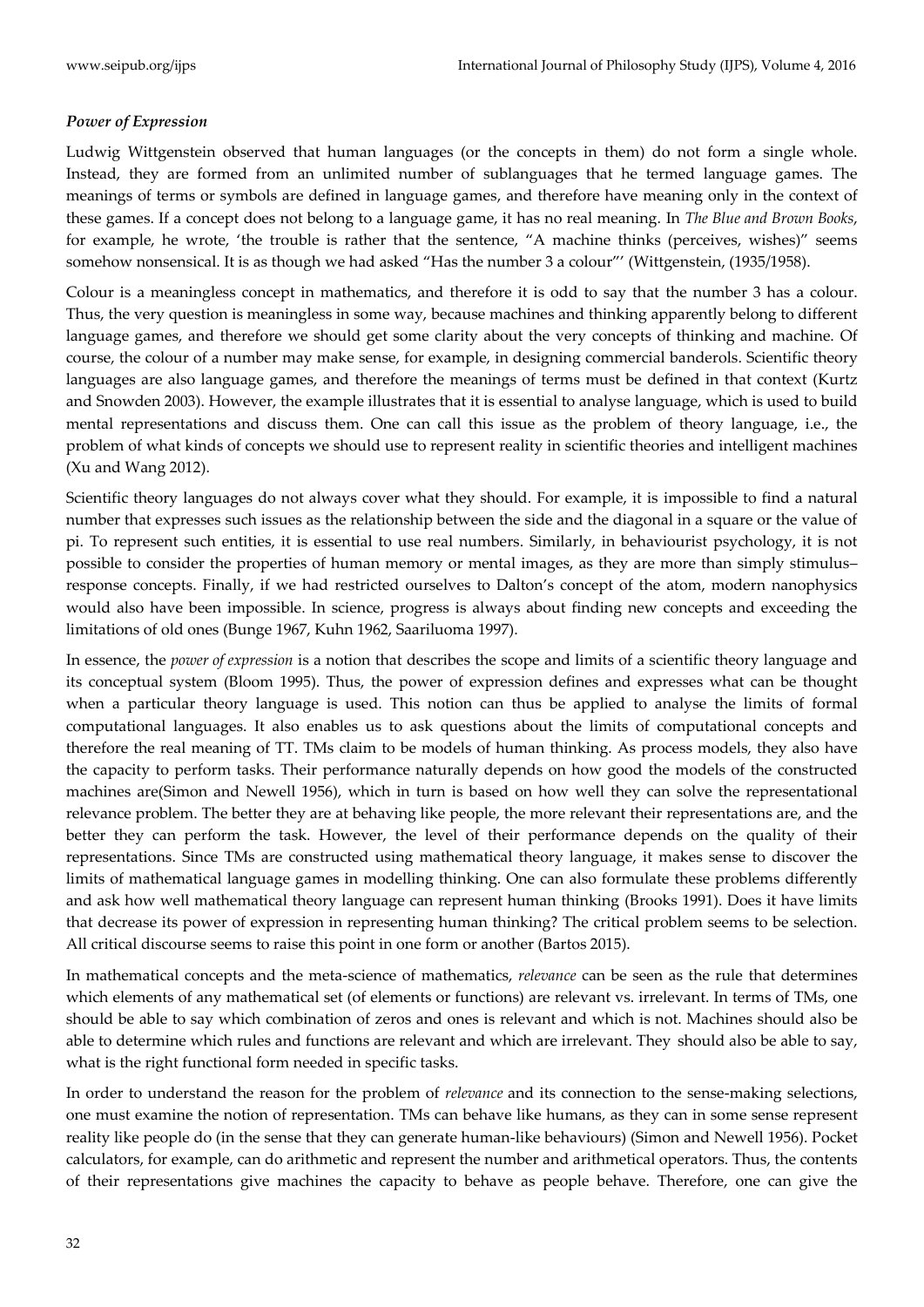relevance problem another form. The question is actually how relevant the representations are presenting the context of operating. Thus, one could also discuss the *representational relevance problem* (Xu and Wang 2012).

The power of expression suggests a straightforward question: can formal (mathematical or logical) theory languages express relevance? If they cannot, it is impossible to have a mathematical machine that could be relevant but in numerical contexts. Thus, no TM could be relevant in real-world contexts. A simple way to analyse the conceptual foundations of mathematical systems is to ask whether there is a mathematical way to decide which elements or functions of a mathematical set are relevant and which are not. It is obvious that mathematical theory languages cannot be used to decide the relevance or irrelevance of set members. It is always necessary to use nonformal theory languages. Consequently, we never know outside the narrow scope of mathematical contexts whether a mathematical representation is relevant.

The representational relevance problem is unsolvable in formal representations, as the power of expression for formal languages is too poor. One cannot use formal languages to discuss qualities and their nature (Saariluoma 1997). TMs and mathematical models of human thinking are constructed by abstracting semantic and thought content (Simon and Newell 1956). Consequently, one can no longer present what is relevant in a concrete context. There is no mathematical means to say that the formula 3+4 = 7 concerns carrots rather than tomatoes. To discuss tomatoes and carrots, one needs to have a language that can express qualities and make differentiations between relevant and irrelevant contents.

The formal relevance problem also has a role in formal logic. It is valid to infer that 'Napoleon was the Emperor of France' from the factually true sentences: 'the moon is not cheese', and 'if the moon is not cheese, Napoleon was the Emperor of France.' Whether the inference makes any sense is another issue. It is impossible to find any relevant connection between Napoleon's role as the Emperor of France and the fact that the moon is not cheese. The given facts have no relevant associations, and therefore the inference is formally valid but senseless.

Searle (1980) also noticed an important aspect of the formal relevance problem: syntax cannot generate semantics. This is why the origins of meaning giving must be sought in human conceptualization and judgment processes, which is why they are outside the framework of computational modelling. When the information contents of propositions are abstracted, it is impossible to produce sense-making, real-world semantics (Rauterberg 2006). It is impossible to define what is true and what is false, or what is right and what is wrong in the real world. This means that only interpretation in terms of real-world concepts, i.e., programmed semantics, makes it possible for AI systems to have any relevance. However, it is not possible to create semantics or to solve formal relevance problems on the basis of formal syntax only.

As Turing's idea of computation was originally based on his idea of a mathematical mind, and he extended his interest from mere mathematics to general computation, from early on the TM and its many derivatives became important in philosophy and the psychology of the human mind. Today, it is very common to think that human brains perform computations and that computational models may shed light on problems such as how people think and what intelligence is (Crane 2003, Fodor 1987, Newell and Simon 1972, Fodor 2000). Turing simply assumed that the manipulated symbols need not be numbers; they could just as well be Chinese characters or words in a natural language:

'Thus, an Arabic numeral such as 17 or 999999999999999 is normally treated as single symbol. *Similarly,*  any European language words are treated as single symbols (Chinese, however, attempts to have an infinity of enumerable symbols). The difference in view between the single and compound symbols is that the compound symbols cannot be seen at one glance..."(Turing 1936) (emphasis added).

These symbols can represent 'states of mind', which can be operated by a machine. Consequently, Turing (1950) argued that machines could be intelligent, and that they could in some sense think. Thus, like many others after him, Turing assumed that the TM was, in some senses, a model of the human mind (Newell and Simon 1959). However, this paragraph entails a serious error, as it loosely equals mathematical symbols and words in natural languages.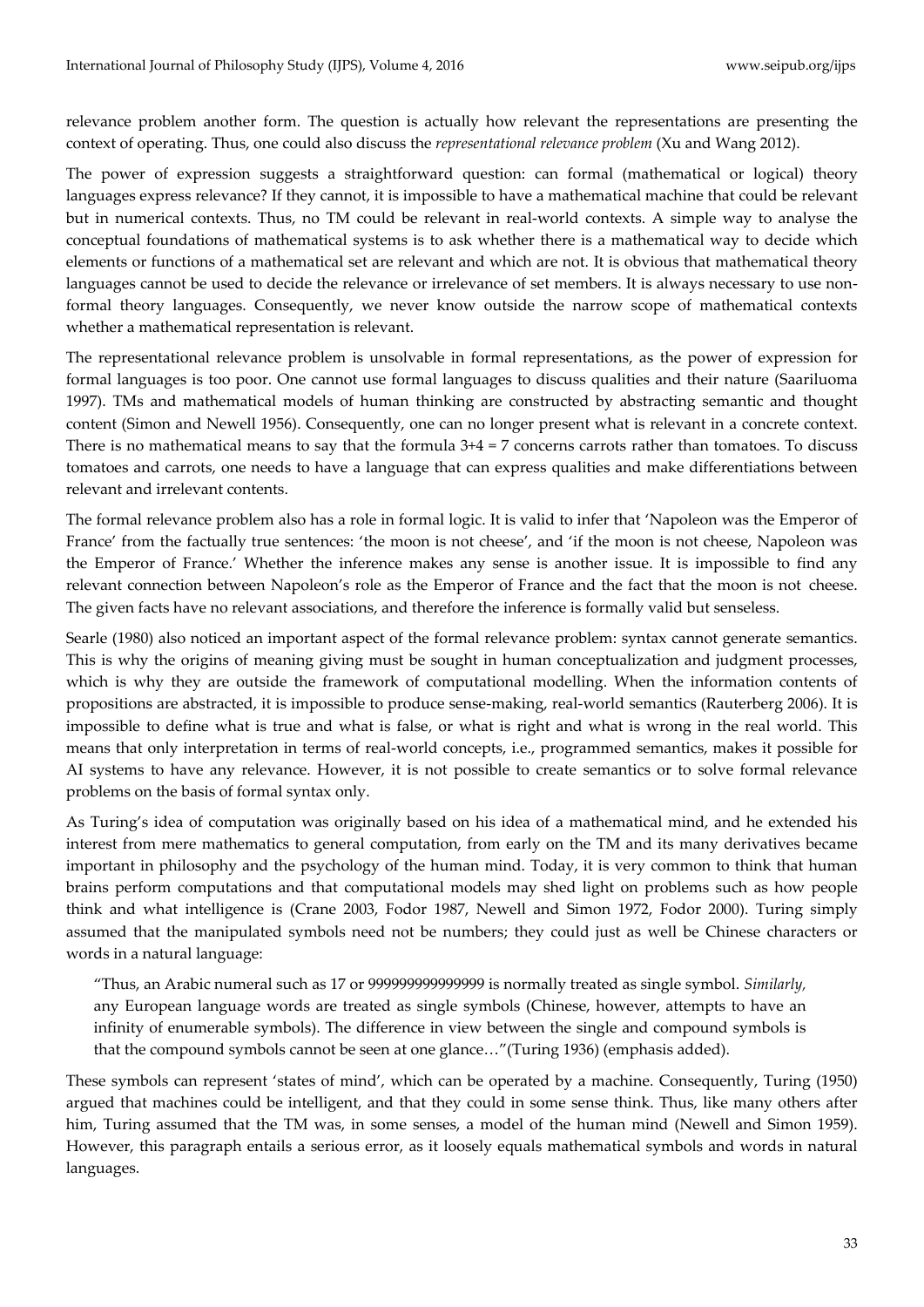However, Turing did not specify how the real-world symbols and their meanings were associated with the TM (Hodges 1998). The associations between the number combinations on the tape, the symbols and the references to the symbols are given, but are not sufficiently processed (Steels 2008, Taddeo and Floridi 2005, Müller 2015). Thus, the most important action in human thinking (i.e., determining what is relevant vs. irrelevant) is omitted from the computational modelling. As shown above, formal languages lack sufficient power of expression to analyse how computational models can be combined with reality. So far, our considerations have focussed on the limited power of mathematical and other formal concepts in expressing human thinking. However, it is easy to present thousands of working AI systems, and thus it is logical to ask how working AI can be explained. Obviously, their real-word semantics work fine. Thus, it is possible to develop fine AI, even though formal semantics has only a limited power of expression. Consequently, it is essential to ask how this is possible (Müller 2015).

TMs cannot be models of the human mind or human thinking, as they are built on formal concepts. TMs are formal mathematical systems, which is why they cannot express information contents. The terms in abstract languages are void of meaning. Therefore, they cannot be used to discuss such real-world issues as *relevance*, *truth* or *value*. Nevertheless, many AI systems can solve these problems and they work well. To solve this expression, we have to think about the problems of the power of expression from a new point of view.

In formal systems, the notions of meaning, semantics and truth are based on model theoretical semantics, which means that the truth of any proposition is determined by comparing the proposition with a model set, which has members with no reference to the external world. Thus, the truth of a proposition is defined by comparing its terms with a given mathematical set. The meaning and sense of expressions in model theoretical semantics depends on their truth, i.e., propositions only have meaning if they have truth values.

TMs or any intellectual machines need not be based on abstract theoretical models only. They can also be built on concepts that can be interpreted in the real world. A computational device following human movements in the environment and reacting to different states can be built only by interpreting the meanings of sensory data. Hand movement, for example, can mean the use of a tennis racket in a computer game. The movement is assigned to the logic of the program, and thus the meanings in a machine have a real-world interpretation.

## *Symbol Grounding*

Computational concepts can be used to build representations. They can be words, propositions, pictures or signs. The main thing is that they have their references in the real world. They represent, or stand for, their references. Thus, the references form the basis for the meanings of the symbols. Yet, this description does not solve the problem of meaning. One must also ask how symbols get their meanings – i.e., how they are connected with their references. This problem is called as *symbol grounding* (Harnad 1990); it may appear as a unified problem, but it is not. There are several different perspectives to investigate in order to determine how symbol grounding is possible. Many researchers are interested in the neural basis of symbol grounding. However, this perspective normally sets the question on a rather high level so that the research does not focus on the precise meaning (or mental contents) of the symbols.

In principle, in TMs symbols get their meaning and information contents from their references. However, symbol grounding is not a single-layer issue. Today, computer vision can be used to collect masses of optical tracking points about sports, for example. However, the third point mass makes sense only if it is possible to find sensemaking patterns inside. Of course, this is precisely what TMs are about. They are tapes of ones and zeros. The combination of these can be used to present symbols so that one set of points can be seen as one symbol and another set as another symbol. The crucial point is why some sets of ones and zeros mean one thing, let's say the Chinese symbol for happiness, and others can be read as tripling in basketball.

'What Turing disregards completely is the fact that *mind, in its use, is not static, but constantly developing*, i.e., that we understand abstract terms more and more precisely as we go on using them, and that more and more abstract terms enter the sphere of our understanding' (Gödel 1972/1990, p. 306). In this quote, it becomes clear that the process of meaning giving is crucial in applying computational thinking, and it is the biggest difference between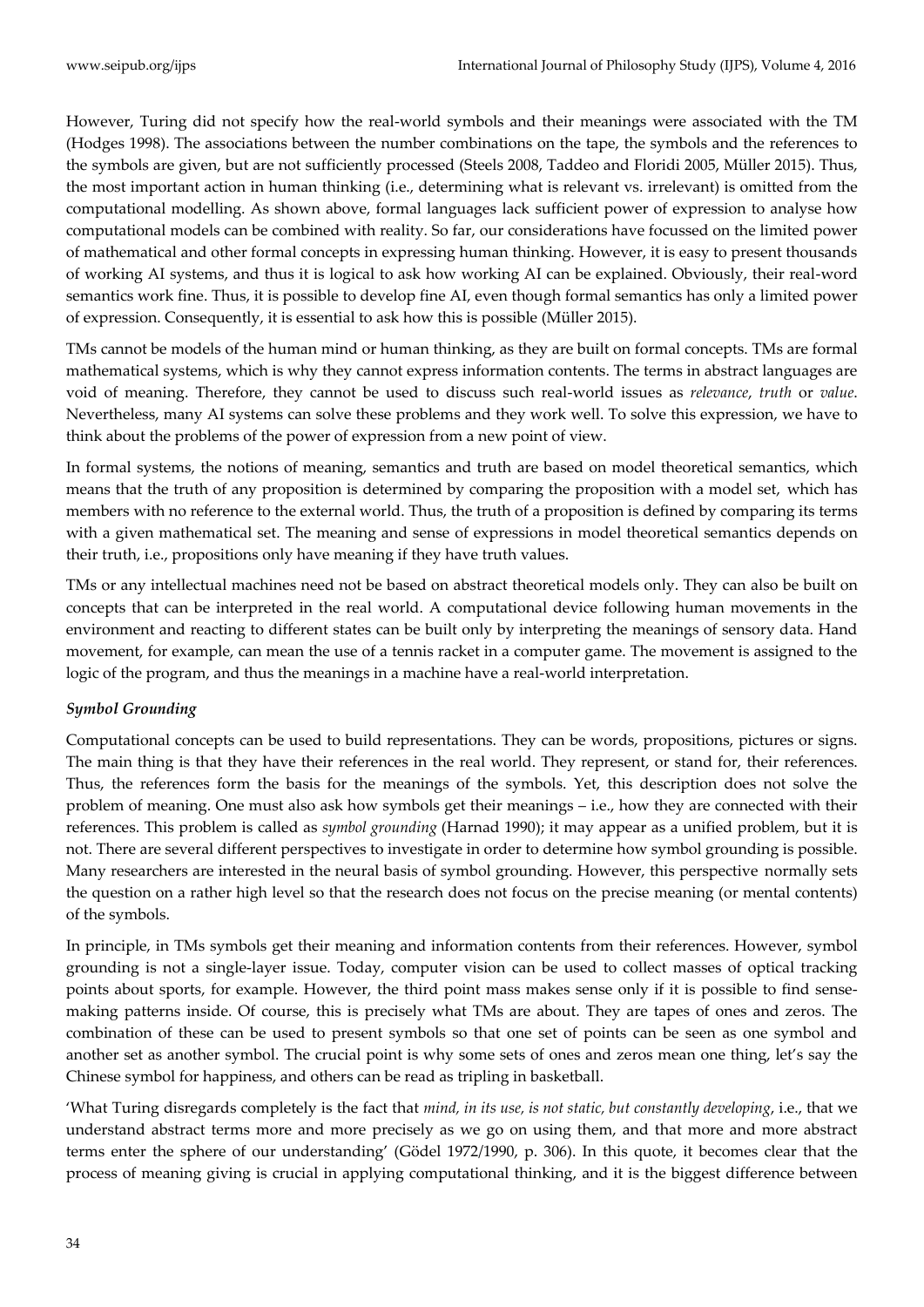human and machine information processing. For example, a machine does not know what 'checkmate' is unless a programmer has defined and programed it. Is there a kind of machine learning possible, which is comparable to humans' capabilities?

## Turing Demystified: Mental Contents, Relevance and Artificial Intelligence

Despite their intuitive clarity, the concepts of TM and TT make tacit conceptual commitments that must be critically considered (Gurevich 2012). Thinking that mathematical symbols form similar symbol systems as natural languages was a serious error. It simply led to the incorrect idea that human and machine information processing are the same. Clearly, there are similarities (Gigerenzer 2004, Toni et al. 2007), but they should not hide the important differences. The first sign of a problem is Gödel's argument that no universal TM can be constructed. The second problem is that there is no meaningful mathematical method to choose the right TM from among different possible TMs using mathematical arguments only. TMs can neither generate meaningful goals of action by themselves nor know what meaningful representational contents are. Or as Floridi (2010, p. 404) summarizes, 'that—given the current state and understanding of computer science—the best artefacts that artificial intelligence (AI) will be capable of engineering will be, at most, zombies: artificial agents capable of imitating an increasing number of human behaviours.'

All the problems discussed above converge into one central notion –*relevance*. Mathematics cannot tell us which parts of the elements of a set belong to the right subset and which do not. All the subsets of any set are equally important in a mathematical sense, but not in the real world. Thus, formal languages cannot be used to discuss such central properties of human thinking as the ability to know what is true, what is right and what is beautiful. They are all notions that make sense only if relevance can be expressed.

When we speak about truth, it is essential to know what is relevant. A proposition can be true only if it has a real reference. However, knowing what belongs to the reference presupposes the ability to decide what kinds of things belongs to the referred. Of course, deciding what is a car is possible only if one knows the relevant properties of the object. To know what is right or beautiful presupposes the ability to decide what properties and objects are relevant.

Our analysis illustrates that Turing did not accurately formulate his idea about computers as thinking machines. He also did not differentiate between special and all-purpose TMs. However, his most serious error was assuming that mathematical and natural languages use qualitatively similar signs and numbers. Mathematical TMs cannot think like people do, and cannot even model human thinking, because formal theory languages cannot express qualitative differences.

Computational machines are special-purpose TMs. This means they can perform real-world actions such as text processing, image analysis and temperature control. Modern AI is continuously developing more interesting computational systems. Autonomous systems, which, broadly speaking, can, to some degree, redefine their goals during operation, are a good example of the capacity of emerging technologies. However, a merely intuitive interpretation of computational systems does not make sense. It is time to go beyond the limits of computational concepts and admit that we need a new way of thinking that incorporates computational representations of information contents.

The TT is vital, as it can be used to evaluate the performance of computational systems. If they can perform as well as (or even better than) people, they are intelligent in a computational sense. That is good enough, as specialpurpose computational machines can essentially improve the quality of human life. Another problem is that they can model human thinking, but they cannot think like people. They cannot express relevance – this is defined by human programmers.

If it is possible to develop context-specific fixed semantics, it is possible to construct a special-purpose machine to replace human work. However, it is impossible to construct an all-purpose machine or universal TM that can think and speak like a human being as long as we have to use fixed-theory languages. One might argue that it is possible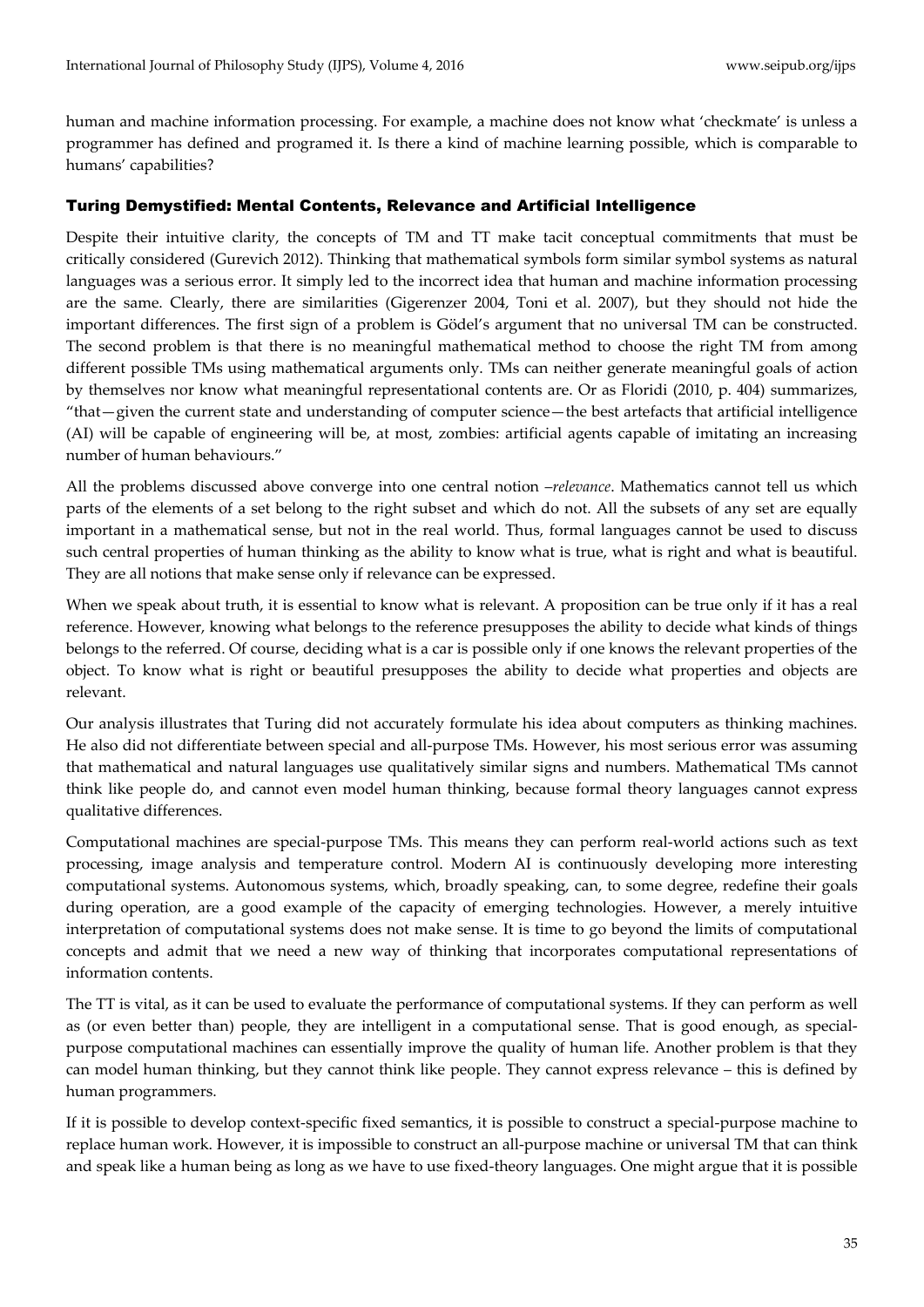to construct a universal TM that calculates the functions of all TMs and takes import of all of them. Unfortunately, this solution does not work. This kind of machine would have an unlimited number of TMs. Any time a new functionality occurs in the world, it would be necessary to construct a new machine. This construction game would be endless, and the notion of endless is itself a problem.

Let's assume that we could have a 'TM of all TMs'. Could it any longer be a TM? The set of all functions of all TMs and the set of all inputs of all TMs would have to bypass Russell's paradox. They would be sets of all sets, but could they be sub-machines of themselves any longer? Thus, it seems that mathematics is not a sufficiently powerful theory language to represent what people think. We can simulate human thinking – and even replace it in any context – but we cannot argue that formal languages can represent *everything* that people can think.

Finally, one may ask, what the origin of relevance problem is. The answer is straightforward: formal languages are reached by abstraction. This means they are devoid of real-world contents, which form the basis of our natural languages and their semantics. Reverse thought operations (i.e., concretization and going from abstract to concrete concepts) make it possible to discuss relevance, because relevance is a content-level issue. The problem makes sense only with concrete issues, but this means that any TM must eventually be constructed using non-formal intuitions.

There is no problem generating random sets of symbols and random constructions using a TM. The problem is known, which of the sets of symbols makes sense. An engineer can have a set of all parts of a jumbo jet, and by a trial-and-error search can precisely find the right combination of parts. Yet he has to be competent enough to say which of the endless possible combinations of parts is correct – which is impossible on the grounds of formal knowledge only.

We have ended with a strange conclusion: the problem of human and machine intelligence and thinking is an illusion created by the poor power of expression that is typical of formal languages. It makes sense to ask the problem only in the context of discourse based on formal theory languages. People can ask what is relevant, and they can set themselves relevant goals. To be able to discuss such issues, one needs to use another type of theory language. Undoubtedly, phenomenological discourses provide a good example of languages that can be used to investigate issues outside the sphere of formal discourse (Dreyfus 1972, Heidegger 1927/1962, Husserl 1900- 1901/2008, Merleau-Ponty 1945/1996). We have to consider humans as growing, evolving and developing systems based on irreversible processes which can – if at all – be understood in a holistic manner (Capra and Luisi 2014).

#### ACKNOWLEDGEMENTS

This research is partially funded by the Industrial Design Department of Eindhoven University of Technology and Design United (Netherlands). We are very thankful to Rene Ahn, LoeFeijs, and an anonymous reviewer for their valuable feedback on earlier versions of this article.

#### REFERENCES

- [1] Aarts, Emile, Herman Ter Horst, Jan Korst, and Wim Verhaegh. 2006. "Computational intelligence." In *True Visions*, edited by Emile Aarts and Jose L Encarnação, 245-273. Berlin - Heidelberg: Springer.
- [2] Aho, Alfred V. 2012. "Computation and computational thinking." *The Computer Journal* 55 (7):832-835.
- [3] Bartos, Vıt. 2015. "Biological and artificial machines." In *Beyond Artificial Intelligence: The Disappearing Human-Machine Divide*, edited by Jan Romportl, Eva Zackova and Jozef Kelemen, 201-210. Cham - Heidelberg - New York - Dordrecht - London: Springer.
- [4] Besold, Tarek Richard. 2013. "Turing revisited: A cognitively-inspired decomposition." In *Philosophy and Theory of Artificial Intelligence - SAPERE 5*, edited by Vincent C. Müller, 121-132. Berlin: Springer.
- [5] Bilalić, Merim, and Peter McLeod. 2014. "Why good thoughts block better ones." *Scientific American* 310 (3):74-79.
- [6] Bloom, Lois. 1995. *The Transition from Infancy to Language: Acquiring the Power of Expression*. Cambridge: Cambridge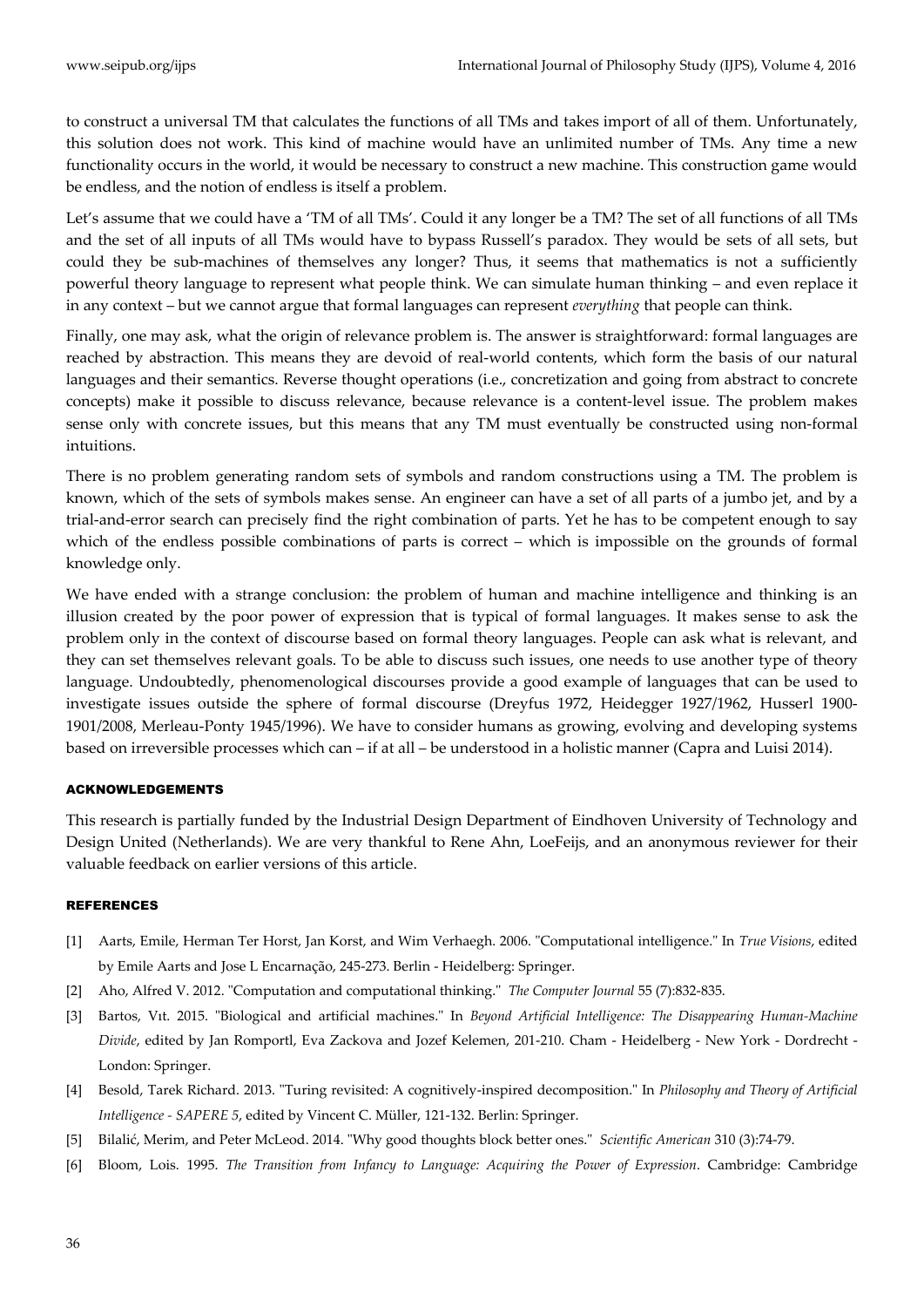University Press.

- [7] Boden, Margaret Ann. 1977. *Artificial Intelligence and Natural Man*. Vol. 5. Hassocks: Harvester Press.
- [8] Bratman, Michael E. 1987. *Intention, Plans, and Practical Reason*. Cambridge: Harvard University Press.
- [9] Brooks, Rodney A, Demis Hassabis, Dennis Bray, and Amnon Shashua. 2012. "Is the brain a good model for machine intelligence?" *Nature* 482 (23 February):462-463.
- [10] Brooks, Rodney A. 1991. "Intelligence without representation." *Artificial Intelligence* 47 (1–3):139-159. doi: http://dx.doi.org/10.1016/0004-3702(91)90053-M.
- [11] Brynjolfsson, Erik, and Andrew McAfee. 2014. *The Second Machine Age: Work, Progress, and Prosperity in a Time of Brilliant Technologies*. New York - London: W. W. Norton.
- [12] Buanes, Arild, and Svein Jentoft. 2009. "Building bridges: Institutional perspectives on interdisciplinarity." *Futures* 41 (7):446-454. doi: http://dx.doi.org/10.1016/j.futures.2009.01.010.
- [13] Bunge, Mario. 1967. *Scientific Research*. Vol. I-II. Berlin: Springer
- [14] Buttazzo, Giorgio. 2001. "Artificial consciousness: Utopia or real possibility?" *Computer* 34 (7):24-30.
- [15] Campbell, Murray, A. Joseph Hoane, and Feng-hsiung Hsu. 2002. "Deep Blue." *Artificial Intelligence* 134 (1):57-83. doi: http://dx.doi.org/10.1016/S0004-3702(01)00129-1.
- [16] Capra, Fritjof, and Pier Luigi Luisi. 2014. *The Systems View of Life: A Unifying Vision*. Cambridge: Cambridge University Press.
- [17] Chalmers, Davide J. 1996. "A computational foundation for the study of cognition." University of California Accessed May 31. http://cogprints.org/319/1/computation.html.
- [18] Chatelin, Françoise. 2012. *Qualitative Computing - A Computational Journey into Nonlinearity*. Singapore: World Scientific Pub.
- [19] Chomsky, Noam. 1957/2002. *Syntactic Structures*. 2, revised ed. Berlin New York: Mouton de Gruyter.
- [20] Chomsky, Noam. 1965/2014. *Aspects of the Theory of Syntax*. Cambridge: MIT press.
- [21] Churchland, Patricia Smith, and Terrence J. Sejnowski. 1992. *The Computational Brain*. Cambridge: MIT press.
- [22] Copeland, B. Jack, Carl J. Posy, and Oron Shagrir, eds. 2013. *Computability: Turing, Gödel, Church, and Beyond*. Cambridge London: MIT Press.
- [23] Copeland, B. Jack, and Diane Proudfoot. 1996. "On Alan Turing's anticipation of connectionism." *Synthese* 108 (3):361-377.
- [24] Crane, Tim. 2003. *The Mechanical Mind: A philosophical introduction to minds, machines and mental representation*. 2nd ed. New York: Routledge.
- [25] D'Andrade, Roy G. 1995. *The Development of Cognitive Anthropology*. Cambridge: Cambridge University Press.
- [26] Dahling, Jason J., Samantha L. Chau, David M. Mayer, and Jane B. Gregory. 2012. "Breaking rules for the right reasons? An investigation of pro-social rule breaking." *Journal of Organizational Behavior* 33 (1):21-42. doi: 10.1002/job.730.
- [27] De Groot, Adriaan D. 1965. *Thought and Choice in Chess*. The Hague Paris New York: Mounton.
- [28] Dennett, Daniel Clement. 1998. *Brainchildren: Essays on Designing Minds*. Cambridge: MIT Press.
- [29] Dorst, Kees. 2011. "The core of 'design thinking' and its application." *Design Studies* 32 (6):521-532. doi: http://dx.doi.org/10.1016/j.destud.2011.07.006.
- [30] Dretske, Fred. 2013. "Machines and the mental." *Proceedings and Addresses of the American Philosophical Association* 59 (1):23- 33.
- [31] Dreyfus, Hubert L. 1972. *What Computers Can't Do*. New York Evanston San Francisco London: Harper & Row.
- [32] Dreyfus, Hubert L. 1992. *What Computers Still Can't Do - A Critique of Artificial Reason*. Cambridge London: MIT Press.
- [33] Dreyfus, Hubert L. 2007. "Why Heideggerian AI failed and how fixing it would require making it more Heideggerian." *Philosophical Psychology* 20 (2):247-268.
- [34] Dreyfus, Hubert L., and Mark A. Wrathall. 2009. *A Companion to Phenomenology and Existentialism*. New York: John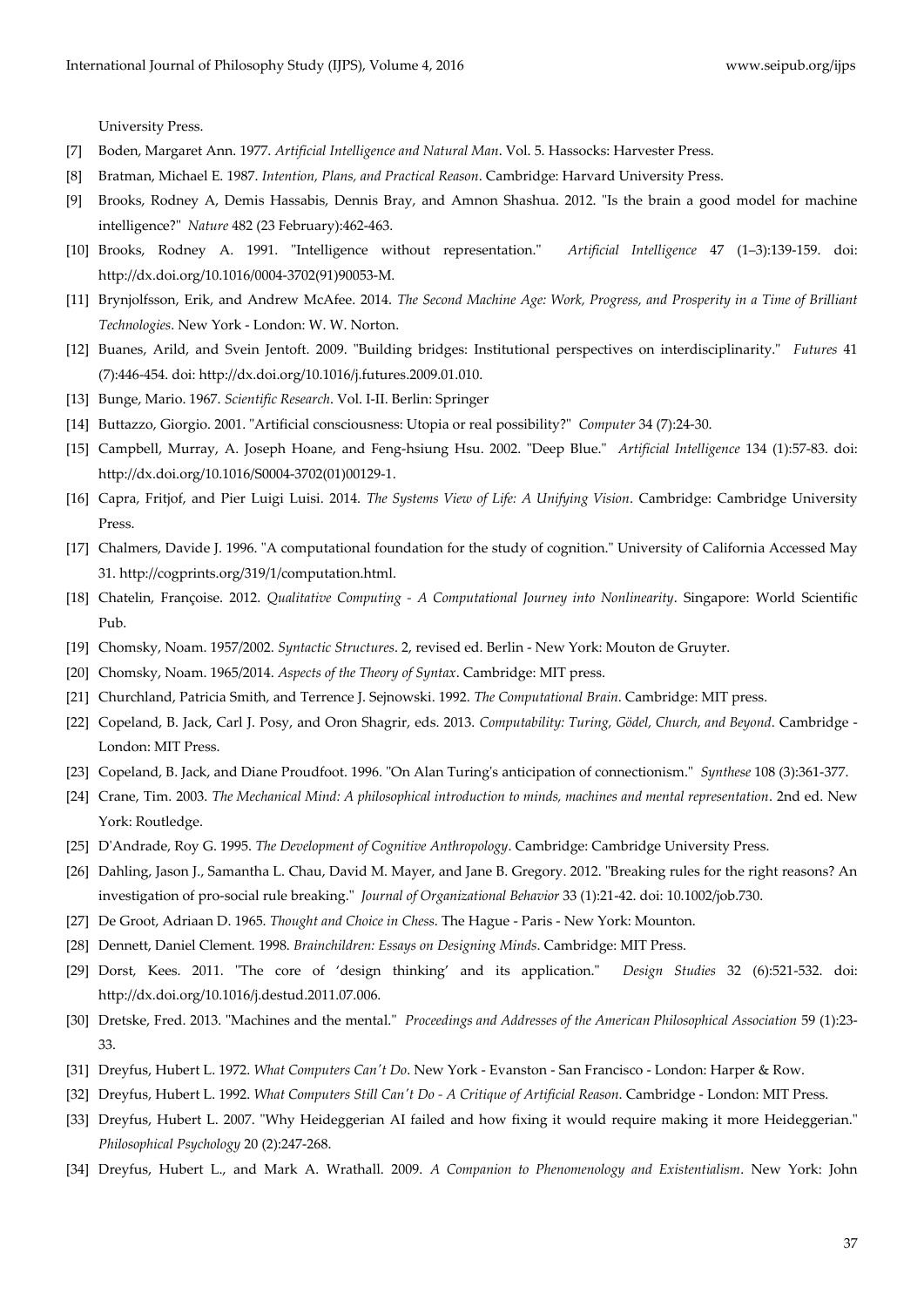Wiley&Sons.

- [35] Fishbein, Martin, and Icek Ajzen. 1975. *Belief, Attitude, Intention and Behavior: An Introduction to Theory and Research*. Reading: Addison-Wesley.
- [36] Floridi, Luciano. 2005. "Consciousness, agents and the knowledge game." *Minds and Machines* 15 (3-4):415-444. doi: 10.1007/s11023-005-9005-z.
- [37] Floridi, Luciano. 2010. "The philosophy of information: Ten years later." *Metaphilosophy* 41 (3):402-419. doi: 10.1111/j.1467- 9973.2010.01647.x.
- [38] Fodor, Jerry A. 1983. *The Modularity of Mind*. Cambridge: MIT Press.
- [39] Fodor, Jerry A. 1987. *Psychosemantics: The Problem of Meaning in the Philosophy of Mind*. Cambridge: MIT Press.
- [40] Fodor, Jerry A. 2000. *The Mind does't Work that Way*. Cambridge: MIT Press.
- [41] Ford, Kenneth M., and Z. Pylylshyn, eds. 1996. *The Robot's Dilemma Revisited: The Frame Problem in Artificial Intelligence*. Norwood: Ablex.
- [42] French, Christopher C. 1989. "The case against mental duality." *Current Psychology* 8 (3):200-218.
- [43] French, Robert M. 2012. "Moving beyond the Turing test." *Communications of the ACM* 55 (12):74-77.
- [44] Froese, Tom, and Tom Ziemke. 2009. "Enactive artificial intelligence: Investigating the systemic organization of life and mind." *Artificial Intelligence* 173 (3):466-500.
- [45] Gigerenzer, Gerd. 2004. "Fast and frugal heuristics: The tools of bounded rationality." In *Blackwell Handbook of Judgment and Decision Making*, edited by D. Koehler and N. Harvey, 62-88. Oxford: Blackwell.
- [46] Gödel, Kurt. 1931. "Ü ber formal unentscheidbare Sätze der Principia Mathematica und verwandter Systeme I." *Monatshefte für Mathematik und Physik* 38 (1):173-198.
- [47] Gödel, Kurt. 1961/1995. "The modern development of the foundations of mathematics in the light of philosophy." In *Collected Works (CW)*, edited by S. Feferman, JW. Dawson, W. Goldfarb, C. Parsons and RM. Solovay, 374-387. New York - Oxford: Oxford University Press.
- [48] Gödel, Kurt. 1972/1990. "Some remarks on the undecidability results." In *Collected Works (CW)*, edited by S. Feferman, JW. Dawson, SC. Kleene, GH. Moore, RM. Solovay and J. van Heijenoort, 305-306. New York - Oxford: Oxford University Press.
- [49] Gunderson, Keith. 1964. "The imitation game." *Mind* 73 (290):234-245.
- [50] Gurevich, Yuri. 2012. "Foundational analyses of computation." In *How the World Computes*, edited by S. Barry Cooper, Anuj Dawar and Benedikt Löwe, 264-275. Berlin - Heidelberg: Springer.
- [51] Harnad, Stevan. 1990. "The symbol grounding problem." *Physica D: Nonlinear Phenomena* 42 (1):335-346.
- [52] Hayes, Patrick J. 1973. "The frame problem and related problems in artificial intelligence." In *Artificial and Human Thinking*, edited by A. Elithorn and D. Jones, 45-49. San Francisco: Jossey-Bass.
- [53] Heidegger, Martin. 1927/1962. *Being and Time*. London: HarperOne.
- [54] Hilbert, David. 1917. "Axiomatisches Denken [Axiomatic Thinking]." *Mathematische Annalen* 78 (1):405-415.
- [55] Hodges, Wilfrid Augustine. 1998. "Turing's philosophical error?" In *Concepts for Neural Networks*, edited by L. J. Landau and J. G. Taylor, 147-169. London: Springer
- [56] Hofstadter, Douglas R., and Daniel C. Dennet, eds. 1981. *The Mind's I: Fantasies and Reflections on Self and Soul*. New York: Basic Books.
- [57] Horst, Steven. 2003. "The computational theory of mind." Stanford University Accessed 18 Dec. http://plato.stanford.edu/archives/spr2013/entries/computational-mind/.
- [58] Husserl, Edmund. 1900-1901/2008. *Logical Investigations*. Edited by Dermot Moran, *International Library of Philosophy*. London, NewYork: Routledge.
- [59] Kant, Immanuel. 1781/1922. *Critique of Pure Reason*. Edited by Friedrich Max Müller. 2nd revised ed. New York: Macmillan.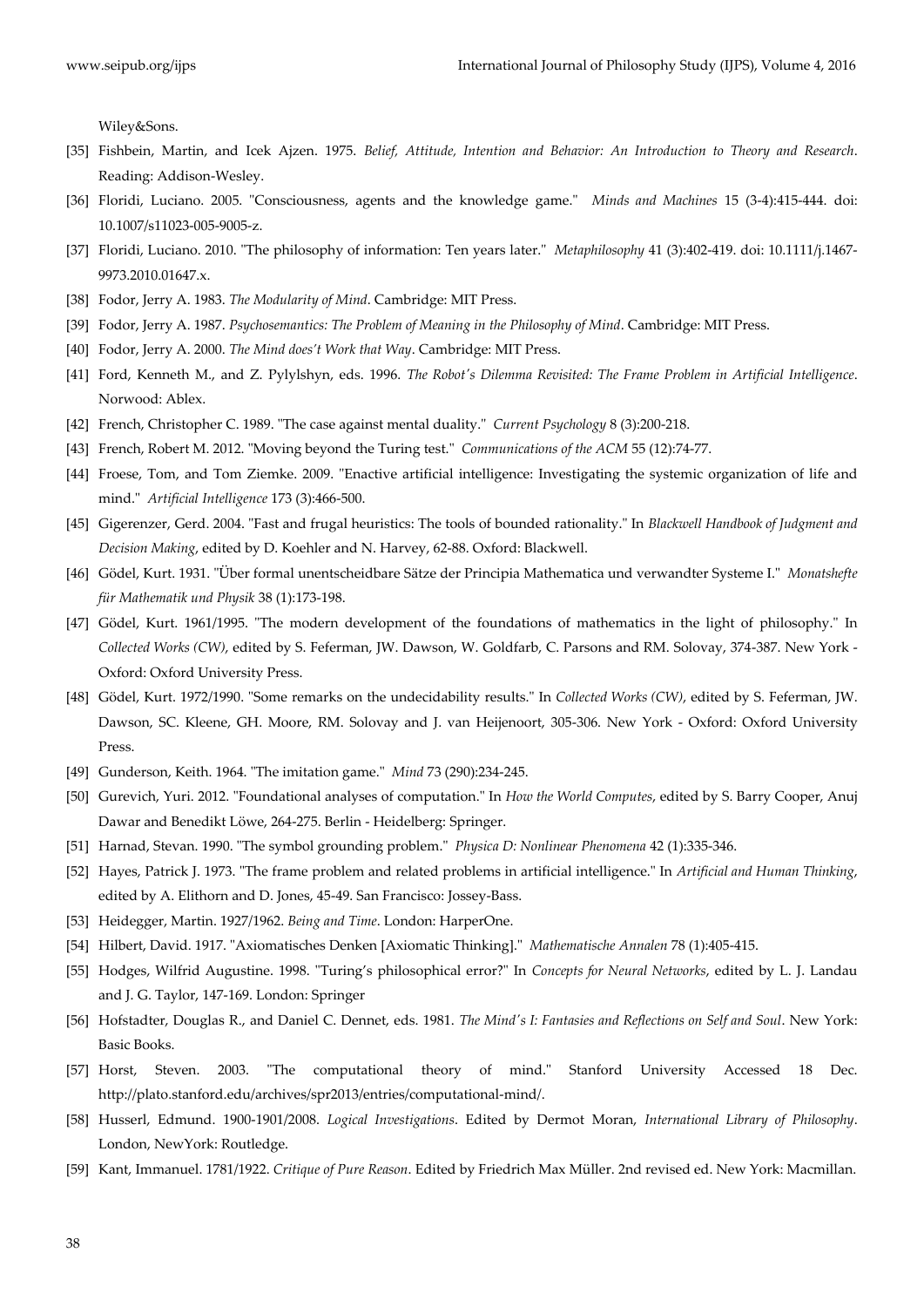- [60] Koch, Christof, and Giulio Tononi. 2011. "A test for consciousness." *Scientific American* 304 (6):44-47.
- [61] Kosslyn, Stephen Michael, and Richard A. Andersen, eds. 1992. *Frontiers in Cognitive Neuroscience*. Cambridge: MIT Press.
- [62] Kuhn, Thomas S. 1962. *The Structure of Scientific Revolutions*. Chicago: The University of Chicago Press.
- [63] Kurtz, Cynthia F., and David J. Snowden. 2003. "The new dynamics of strategy: Sense-making in a complex and complicated world." *IBM Systems Journal* 42 (3):462-483.
- [64] Leibniz, Gottfried Wilhelm. 1714/1969. "The principles of nature and of grace based on reason." In *Gottfried Wilhelm Leibniz: Philosophical Papers and Letters* edited by L.E. Loemker, 636-642. Dordrecht: Reidel.
- [65] Libet, Benjamin, Anthony Freeman, and Keith Sutherland, eds. 2000. *The Volitional Brain: Towards a Neuroscience of Free Will*. Exeter: Imprint Academic.
- [66] Lightspring. 2014. "Human brain with cogs and gears." Shutterstock, Inc. Accessed 15 June. http://www.shutterstock.com/pic-81976456/stock-photo-human-intelligence-with-grunge-texture-made-of-cogs-and-gearsrepresenting-strategy-and.html.
- [67] Louis, Meryl Reis. 1980. "Surprise and sense making: What newcomers experience in entering unfamiliar organizational settings." *Administrative Science Quarterly* 25 (2):226-251.
- [68] Lucas, J. R. 1961. "Minds, machines and Gödel." *Philosophy* 36: 112-127.
- [69] Luhmann, Niklas. 1984. *Soziale Systeme [Social Systems]*. Frankfurt am Main: Suhrkamp.
- [70] Markov, Igor L. 2014. "Limits on fundamental limits to computation." *Nature* 512 (7513):147-154. doi: 10.1038/nature13570.
- [71] Maslow, Abraham H. 2013. *Toward a Psychology of Being*. reprint from 1962 ed. New York: Start Publishing LLC.
- [72] Maturana, Humberto R. 1975. "The organization of the living: A theory of the living organization." *International Journal of Man-Machine Studies* 7 (3):313-332. doi: http://dx.doi.org/10.1016/S0020-7373(75)80015-0.
- [73] Maturana Romesin, Humberto. 2002. "Autopoiesis, structural coupling and cognition: A history of these and other notions in the biology of cognition." *Cybernetics & Human Knowing* 9 (3-4):5-34.
- [74] Megill, Jason L, Tim Melvin, and Alex Beal. 2014. "On some properties of humanly known and humanly knowable mathematics." *Axiomathes* 24 (1):81-88.
- [75] Merleau-Ponty, Maurice. 1945/1996. *Phenomenology of Perception*. Translated by Colin Smith. Delhi: Motilal Banarsidass Publishers.
- [76] Michalski, Ryszard S., Jaime G. Carbonell, and Tom M. Mitchell, eds. 1984. *Machine Learning: An Artificial Intelligence Approach*. Berlin - Heidelberg: Springer.
- [77] Minsky, Marvin. 1961. "Steps toward artificial intelligence." *Proceedings of the IRE* 49 (1):8-30.
- [78] Monk, J. Donald. 1976. "Turing machines." In *Mathematical Logic*, edited by J. Donald Monk, 14-25. New York Heidelberg Berlin Springer.
- [79] Monk, Ray. 1990. *Ludwig Wittgenstein. The Duty of Genius*. London: Jonathan Cape.
- [80] Müller, Vincent C. 2015. "Which symbol grounding problem should we try to solve?" *Journal of Experimental and Theoretical Artificial Intelligence* 27 (1):73-78. doi: 10.1080/0952813X.2014.940143.
- [81] Nakatsu, Ryohei, Naoko Tosa, Matthias Rauterberg, and Wang Xuan. 2015. "Entertainment, culture, and media art." In *Handbook of Digital Games and Entertainment Technologies*, edited by R. Nakatsu, M. Rauterberg and P. Ciancarini, 1-51. Singapore: Springer.
- [82] Neisser, Ulric. 1967/2014. *Cognitive Psychology: Classic Edition*. New York London: Psychology Press.
- [83] Nelson, R. J. 1969. "Behaviorism is false." *The Journal of Philosophy* 66 (14):417-452. doi: 10.2307/2024129.
- [84] Newell, Allen, John Calman Shaw, and Herbert A. Simon. 1958. "Elements of a theory of human problem solving." *Psychological Review* 65 (3):151-166.
- [85] Newell, Allen, and Herbert A. Simon. 1976. "Computer science as empirical inquiry: Symbols and search." *Communications of the ACM* 19 (3):113-126.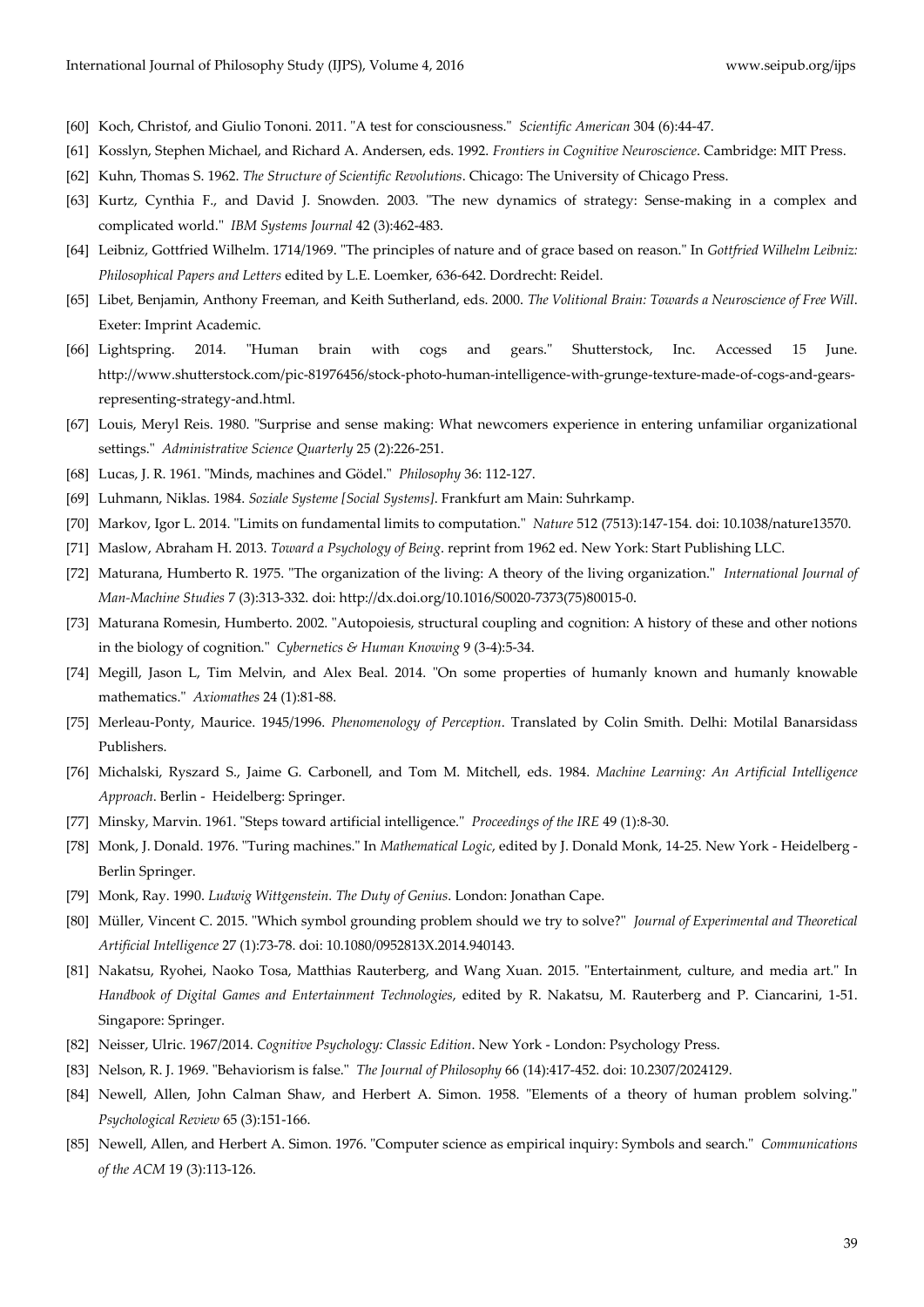- [86] Newell, Allen, and Herbert Alexander Simon. 1959. *The Simulation of Human Thought*. Santa Monica: Rand Corporation.
- [87] Newell, Allen, and Herbert Alexander Simon. 1972. *Human Problem Solving*. Vol. 104. Englewood Cliffs: Prentice-Hall.
- [88] Nilsson, Nils J. 1965. *Learning Machines*. New York: McGrawHill.
- [89] Nyíri, Kristóf J. C. 1989. "Wittgenstein and the problem of machine consciousness." *Grazer Philosophische Studien* 33/34:375- 394.
- [90] Penrose, Roger. 1999. *The Emperor's New Mind: Concerning Computers, Minds, and the Laws of Physics*. Oxford: Oxford University Press.
- [91] Pfeifer, Rolf, and Christian Scheier. 2001. *Understanding Intelligence*. Cambridge: MIT press.
- [92] Putman, Hilary. 1964. "Robots: Machines or artificially created life?" *The Journal of Philosophy* 61 (21):668-691.
- [93] Putnam, Hilary. 1964. "Robots: Machines or artificially created life?" *The Journal of Philosophy* 61 (21):668-691.
- [94] Pylyshyn, Zenon W, ed. 1987. *The Robots Dilemma: The Frame Problem in Artificial Intelligence*, *Theoretical Issues in Cognitive Science*. Westport, CT: Greenwood Publishing Group Inc. .
- [95] Rauterberg, Matthias. 2006. "HCI as an engineering discipline: to be or not to be!?" *African Journal of Information and Communication Technology* 2 (4):163-184.
- [96] Rauterberg, Matthias. 2008. "Hypercomputation, uncounsciousness and entertainment technology." In *Fun and Games*, edited by P. Markopoulos, 11-20. Berlin: Springer
- [97] Rauterberg, Matthias. 2010. "Emotions: The voice of the unconscious." In *Entertainment Computing - ICEC 2010*, edited by H.S. Yang, R. Malaka, J. Hoshino and J.H. Han, 205-215. Heidelberg: Springer.
- [98] Rauterberg, Matthias. 2013. "How is culture and cultural development possible?" In *Proceedings 4th International Conference on Culture and Computing*, edited by Kozaburo Hachimura, Toru Ishida and Naoko Tosa, 177-178. Tokyo: IEEE Computer Society's Conference Publishing Services.
- [99] Robinson, Guy. 1998. *Philosophy and Mystification: A Reflection on Nonsense and Clarity*. London New York: Routledge.
- [100]Russell, Stuart J., and Peter Norvig. 1995. *Artificial Intelligence: A Modern Approach*. Englewood Cliffs, NJ: Prentice Hall.
- [101] Saariluoma, Pertti. 1995. *Chess Players' Thinking: A Cognitive Psychological Approach*. London New York: Routledge.
- [102] Saariluoma, Pertti. 1997. *Foundational Analysis. Presuppositions in Experimental Psychology*. London: Routledge.
- [103] Saariluoma, Pertti, and Matthias Rauterberg. 2015. "Turing test does not work in theory but in practice." In *Proceedings of the 17th International Conference on Artificial Intelligence - ICAI* edited by H.R. Arabnia, 433-437. Herndon: Mercury.
- [104] Salem, Ben, Ryohei Nakatsu, and Matthias Rauterberg. 2009. "Kansei experience: Aesthetic, emotions and inner balance." *International Journal on Cognitive Intelligence and Natural Intelligence* 3 (2):18-36.
- [105] Saygin, Ayse Pinar, Ilyas Cicekli, and Varol Akman. 2000. "Turing test: 50 years later." *Minds and Machines* 10 (4):463-518. doi: 10.1023/a:1011288000451.
- [106] Schmidt, Richard W. 1990. "The role of consciousness in second language learning." *Applied Linguistics* 11 (2):129-158.
- [107] Schoenfeld, Alan H. 1992. "Learning to think mathematically: Problem solving, metacognition, and sense making in mathematics." In *Handbook of Research on Mathematics Teaching and Learning*, edited by D. Grouws, 334-370. New York: Macmillan.
- [108] Searle, John R. 1980. "Minds, brains, and programs." *Behavioral and Brain Sciences* 3 (3):417-457.
- [109] Searle, John R. 1990. "Is the brain's mind a computer program." *Scientific American* 262 (1):26-31.
- [110] Shanker, Stuart. 2002. *Wittgenstein's Remarks on the Foundations of AI*. London New York: Routledge.
- [111] Sheridan, Thomas B. 2002. *Humans and Automation: System Design and Research Issues*. New York: John Wiley & Sons.
- [112] Shotter, John. 1974. "What is it to be human?" In *Reconstructing Social Psychology*, edited by N. Armistead, 53-71. Harmondsworth: Penguin Books.
- [113] Siegelmann, Hava T. 1995. "Computation beyond the Turing limit." *Science* 268 (5210):545-548.
- [114] Simon, Herbert A., and Allen Newell. 1956. "The uses and limitations of models." In *The State of the Social Sciences*, edited